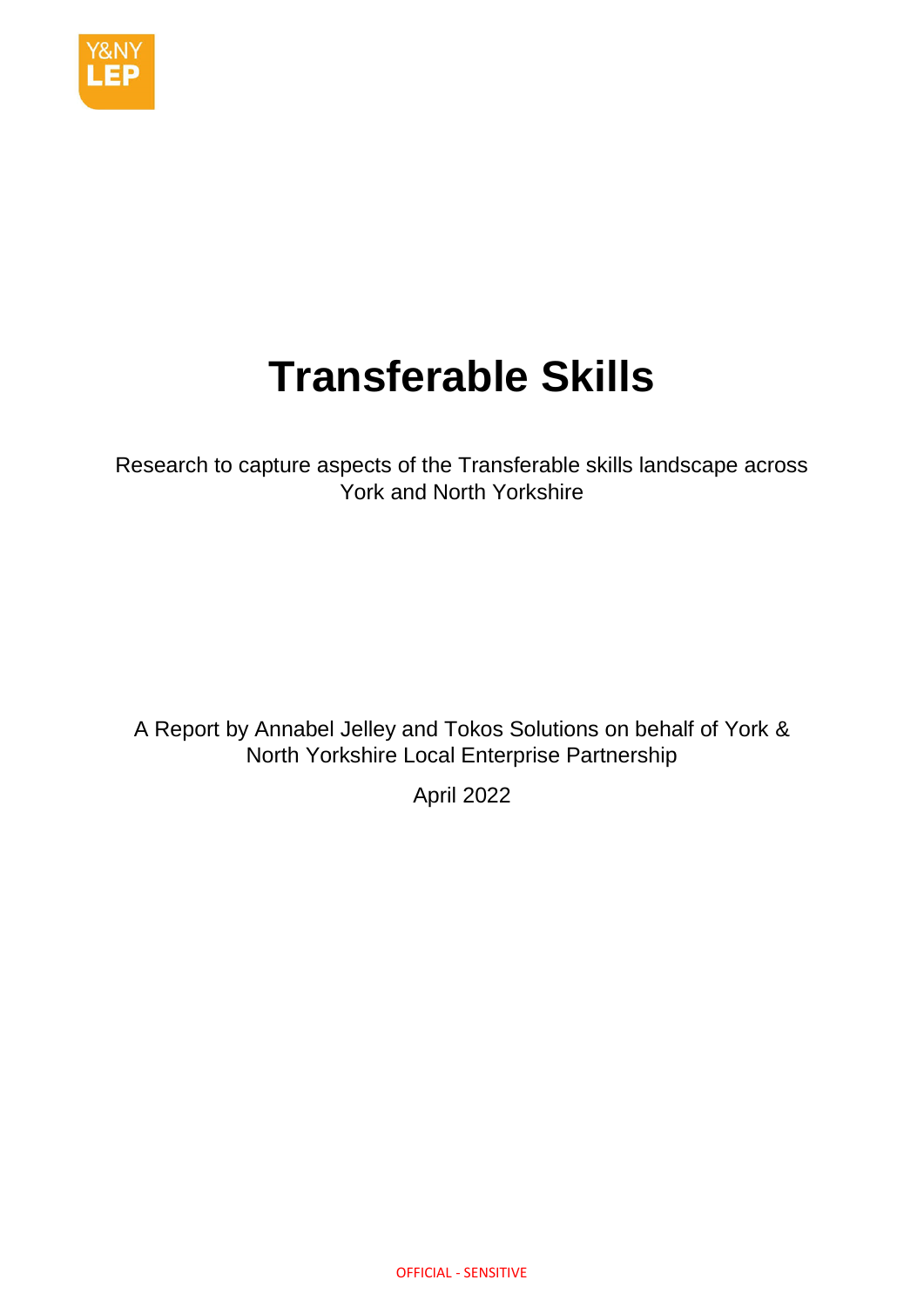

# **EXECUTIVE SUMMARY**

<span id="page-1-0"></span>1. York and North Yorkshire Local Enterprise Partnership (Y&NY LEP) commissioned Annabel Jelley and Nada Tokos to undertake research into the following:

**Activity 1:** the extent to which employers understand and embed transferable skills into recruitment practices and the techniques they use to identify transferable skills and,

**Activity 2:** to assess the extent that providers offering publicly funded employability and skills programmes are delivering support that enables participants to identify and articulate the value of their own transferable skills.

- 2. Transferable skills apply to all professions, occupations and job roles, and are important to support career and job changes. They can generally be defined as:
	- **Technical:** including digital skills.
	- **Communications:** verbal, listening, writing and technological communications.
	- **Critical thinking:** including analytical and problem-solving skills.
	- **Multi-tasking:** including time-management, organisational skills and adaptability.
	- **Teamwork:** including people skills and ability to work with diverse people to achieve goals and drive productivity.
	- **Creativity:** this tends to result from a combination of all the other transferable skills and includes the ability to generate new ideas, find solutions, think outside of the box.
	- **Leadership:** this also tends to result from a combination of all the other transferable skills but has an additional focus on the ability to lead, coach, motivate and encourage others to realise their full potential.
- 3. Our background research revealed that long standing and deep-seated structural issues in the workforce have been laid bare by recent economic shocks such as the pandemic and the UK's exit from the EU. As traditional jobs in sectors important to Y&NY are in decline and new jobs are being rapidly create, it is critically important to explore how people already in the workforce can migrate to new jobs swiftly and efficiently. Identifying and effectively utilising transferable skills is a major key to solving this problem.
- 4. Our research involved:
	- Background literature research to set a context for the report and consultations.
	- Telephone or online video interviews with 33 representatives from 25 employers, stakeholders and business support organisations.
	- Collation and analysis of findings.
	- Making ten recommendations to the LEP for it to consider when planning for future skills activities.
- 5. Several themes emerged from our discussions with consultees which have a significant impact on the understanding and use of transferable skills including:
	- The impact of the predominantly small and micro business base across Y&NY.
	- Existing skills challenges in Y&NY affect recruitment practices.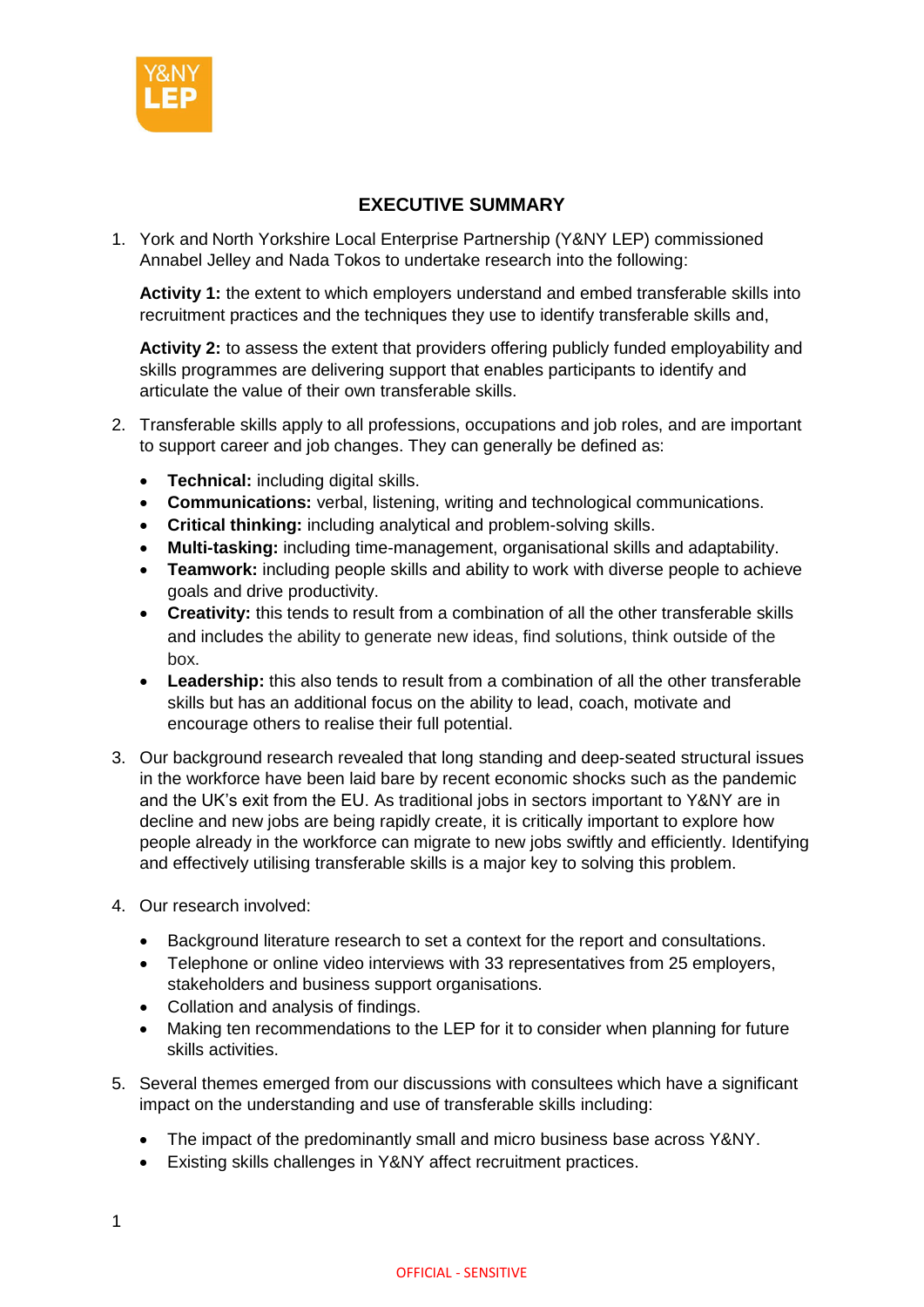

- Economic shocks have intensified existing workforce issues.
- Lack of understanding among businesses and individuals of transferable skills.
- 6. The research reports key findings against **Activity 1**. These include:
	- Effective recruitment practices used by businesses in Y&NY place a premium on transferable skills. These include simplifying job descriptions, reviewing person specifications to highlight transferable skills and changing the language used in job adverts to attract a more candidates.
	- Understanding and recognising transferable skills is often more important for a candidate trying to get a job, rather than the employer.
	- For individuals who have not worked before and may have multiple barriers to employment, support is needed to help them identify what their transferable skills are, how to articulate them, and how to present them in CVs.
- 7. The research reports key findings against **Activity 2**. These include:
	- Transferable skills are embedded into much provision, largely under the descriptor of 'employability' and personal development skills.
	- Publicly funded training provision have transferable skills embedded in the courses and this is a key contributor to their success.
	- Key support workers and embedded Information Advice and Guidance (IAG) are important mechanisms in much of the current provision, to improve better understanding of each learner/candidate's transferable skills and help to match them to employment opportunities.
- 8. We identified ten recommendations to the LEP for it to consider when planning for future skills activities. These include:
	- a. Provide practical support to businesses to change their recruitment practices, to enable them to consider transferable skills and change recruitment expectations.
	- b. Target support to those in low wage, low skilled jobs or in occupations or roles which are at risk of automation to enable them to build confidence in their own portfolio of transferable skills, and to be able to promote them to employers.
	- c. Promote good practice in recruitment using transferable skills to enable employers to widen their pool of applicants.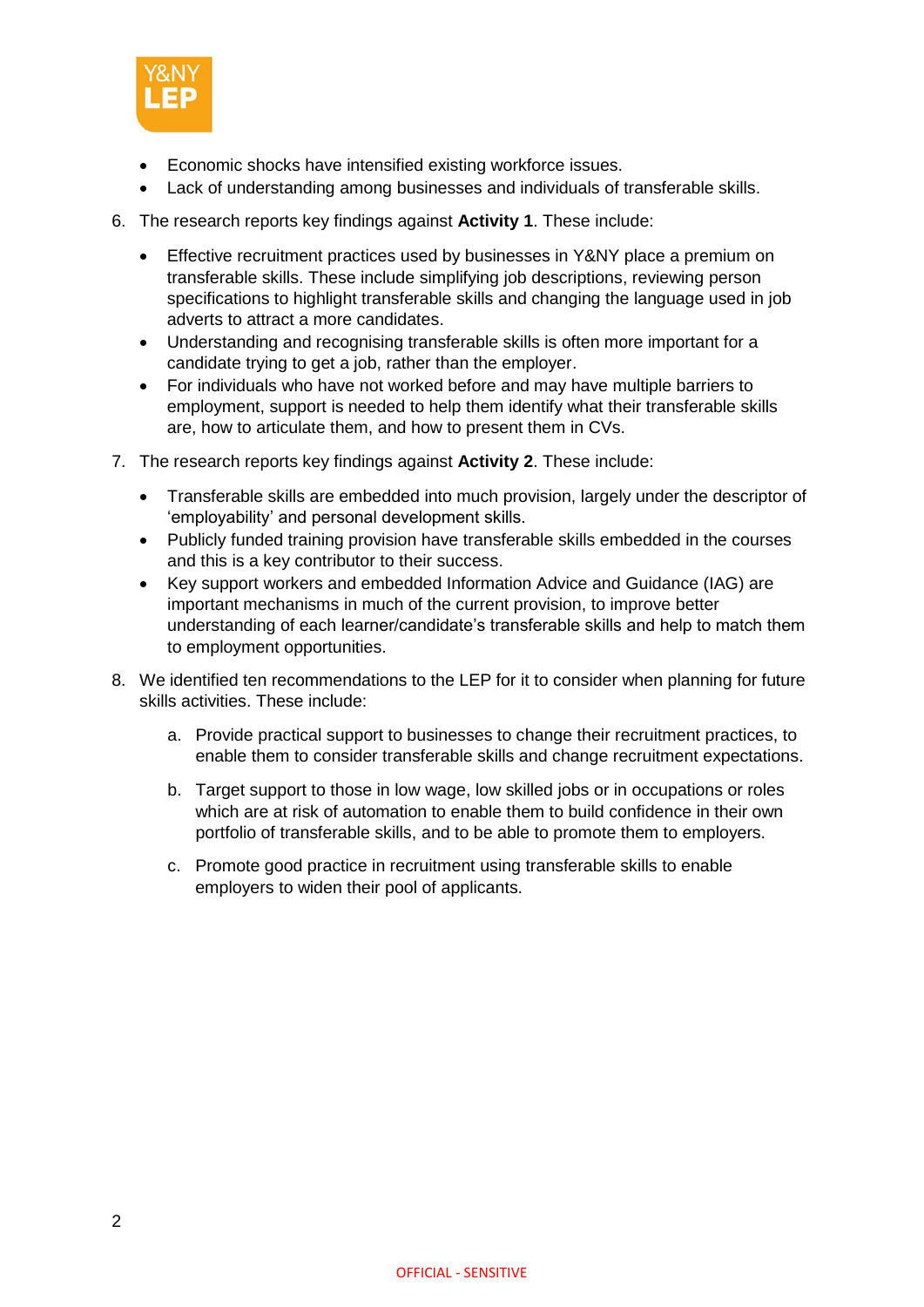

# **CONTENTS**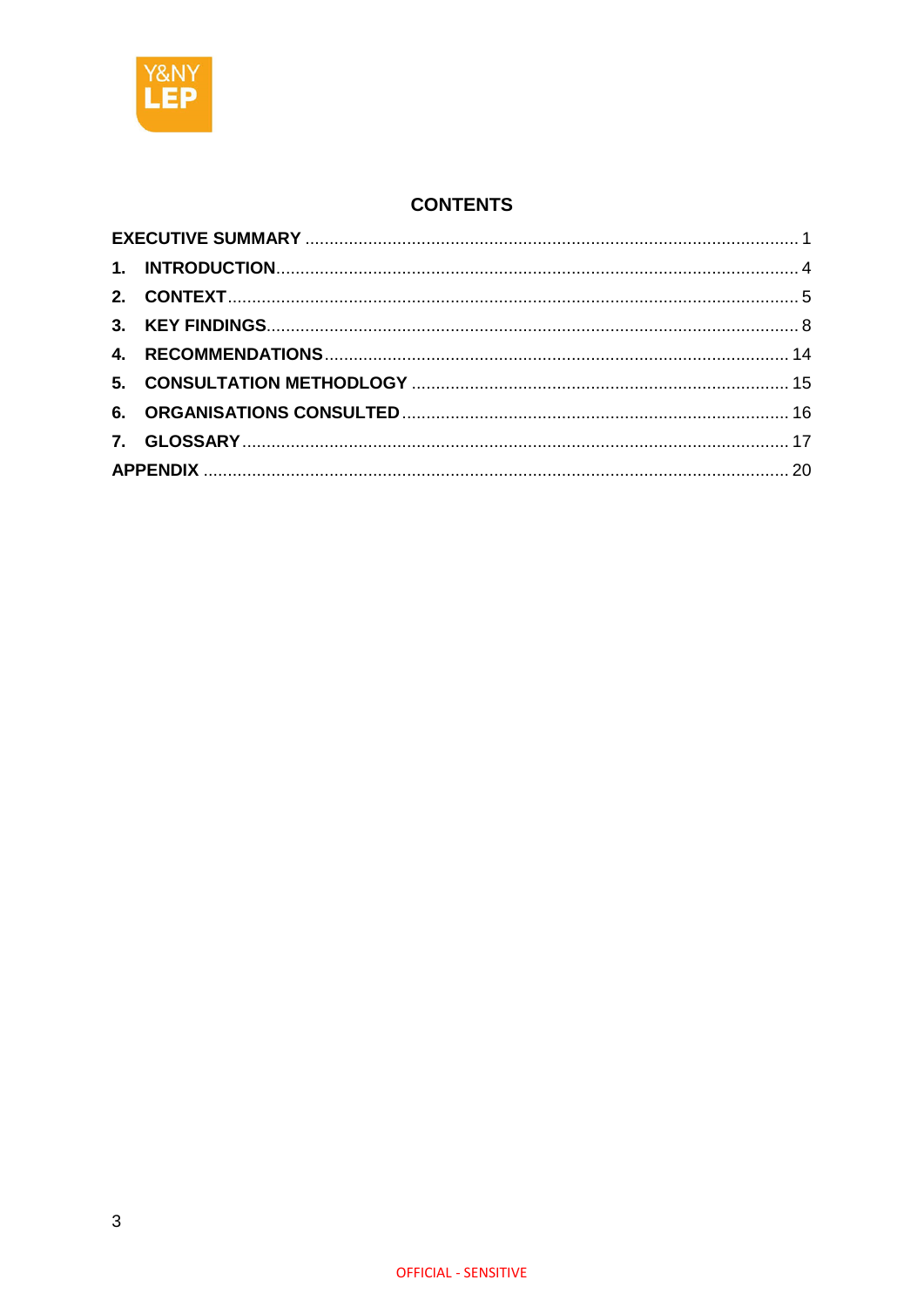

# <span id="page-4-0"></span>**1. INTRODUCTION**

- 1.1 The York and North Yorkshire Local Enterprise Partnership (Y&NY LEP)'s local Skills Advisory Panel (SAP) activities are coordinated by its Skills and Employability Board. The DfE is working closely with all LEP area SAPs to support them to develop their understanding of local skills issues based on robust evidence, formulate skills priorities and design and deliver action plans to address these.
- 1.2 This report is one of a suite funded by a DfE Grant to support Skills and Employability Boards (or their equivalents) across all LEP and Mayoral Combined Authority (MCA) areas and which now have SAP status in line with DfE guidance.
- 1.3 The main purpose of the research was to:
	- Assess the extent to which employers seek to identify from job applicants, transferable skills, and how these are embedded across the recruitment process; and the techniques employers or recruiters used to identify transferable skills.
	- Assess the extent that providers offering publicly funded employability and skills programmes are delivering support that enables participants to identify and articulate the value of their own transferable skills.
- 1.4 The context for this research (explored in greater detail in section 2) is set against the background of rapid technological change impacting on businesses and jobs in all sectors and compounded by significant economic shocks to the local labour market and to the wider national and global skills picture.
- 1.5 These include the UK's exit from the European Union and the COVID-19 pandemic, which have in many ways accelerated existing transformations taking place in the workforce.
- 1.6 It is important to note the timing of this research, which took place as the Omicron variant of the COVID-19 pandemic was causing rapid disruption to the economy, workplaces and people's daily lives on top of almost two years of prior disruption caused by the virus.
- 1.7 The interviews we conducted were inevitably shaped by the circumstances of the current time. Organisations have adapted to the challenges of the pandemic both in terms of dealing with the day-to-day operations (such as remote working and learning, flexible working and greater use of technology to simplify work practices) and in terms of taking steps to plan for a post-pandemic future (such as strengthening resources to help workers and students with mental health difficulties).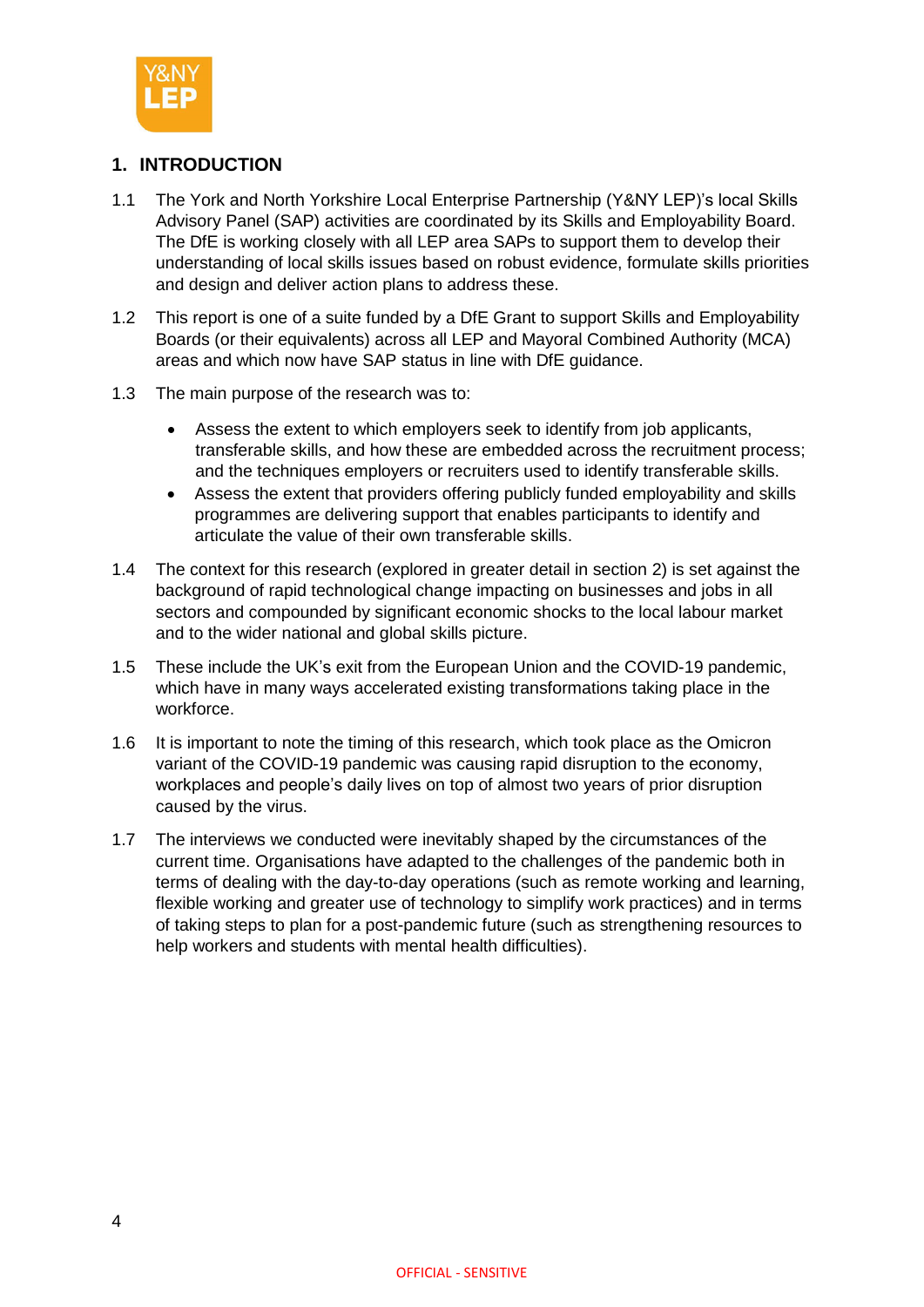

# <span id="page-5-0"></span>**2. CONTEXT**

- 2.1 Prior to the COVID-19 pandemic there were already seismic shifts taking place in the UK economy. The pace of technological change has been accelerating for decades and the impact felt across all sectors of the workforce. Businesses are adopting technological solutions to traditional occupations and more and more jobs are being lost to automation.
- 2.2 However, this is balanced by the creation of new jobs. These new jobs offer opportunities for attractive salaries and advancement but require different skills. Those displaced from traditional occupations may not have the right skills for new ones so this research seeks to establish the extent to which people displaced from existing jobs gain the skills needed to transfer to new roles.
- 2.3 Often the jobs which are the first to be automated are those occupied by people with lower qualifications, which means that those displaced from these positions have fewer options for alternative employment.
- 2.4 In the retail sector, for example, the rise of online shopping has caused significant changes to the workforce with a reduction in actual physical shop premises that require fewer staff. The decline of the high street was already well underway prior to the twin economic shocks of the UK's exit from the European Union and the pandemic. Retail chains which had been a feature of our highstreets for generations folded, causing large scale redundancies. Individuals leaving the retail industry are therefore seeking jobs in new sectors but do not necessarily understand where opportunities lie or the sort of occupations that may be open to them with their existing skills set.
- 2.5 The impacts of the UK leaving the European Union and the COVID-19 pandemic have intensified and accelerated the changes already underway.
- 2.6 There are other factors at play such as the aging demographic in York & North Yorkshire which is exacerbating skills shortages in key sectors such as health and social care, engineering and construction. In these sectors the average age of the workforce is high (e.g. 19.5% of engineers currently active in the workforce are due to reach retirement age by 2026<sup>1</sup>).
- 2.7 At the time of writing the labour market post-pandemic is buoyant with record numbers of vacancies across a range of sectors. Industries which were struggling to recruit prior to the EU exit and the pandemic are now experiencing severe staff shortages.
- 2.8 As this report will reveal later on, these market shifts have radically altered the way in which some companies view their workforce and this has engendered significant changes in working practices.
- 2.9 There are also ways in which transferable skills can help develop the emerging sectors for this area. The YNYLEP's COVID-19 recovery plan [Greener, Fairer, Stronger](https://www.ynylep.com/Portals/0/adam/LayoutApp/mwbm6H5MxUyYgcuXPMqDcw/ButtonLink/Version-2.2-30-October-2020.pdf) and [Skills Strategy 2021-26](https://www.ynylep.com/Portals/0/adam/Stories/ZQPApUovwk6VFupP83waOQ/Body/83179-LEP-Skills-strategy-brochure-A4-2021-2026_LANDSCAPE_v3.pdf) both set out the importance of the green economy and the ambition towards a carbon negative region by 2040 An estimated 3 million 'green' jobs are expected to be in demand or created in the UK across a range of sectors.

**<sup>.</sup>** <sup>1</sup> ECITB Engineering Today The Supply and Demand for Engineers in the UK 2018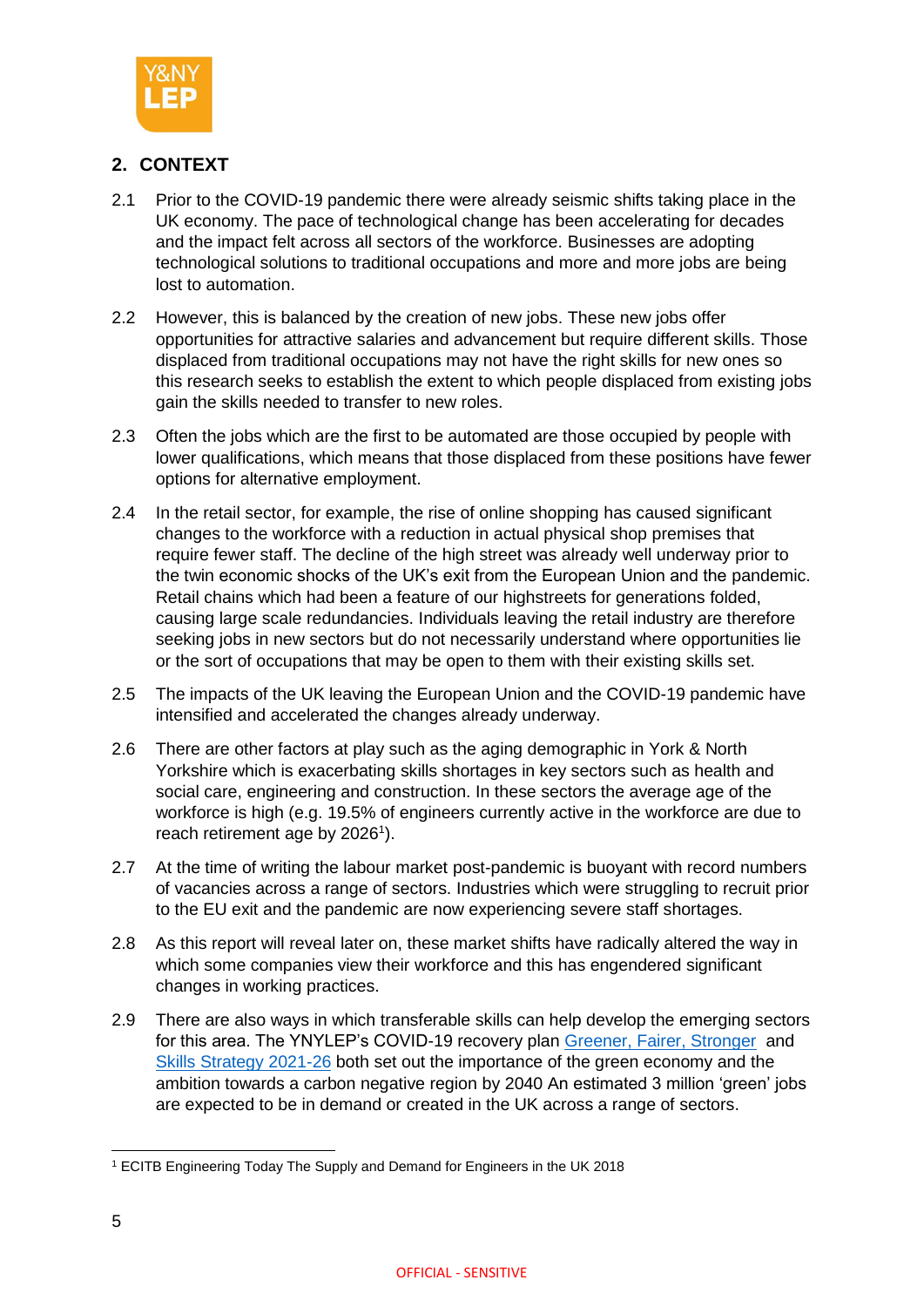

2.10 York and North Yorkshire cannot rely on young people to train in the new skills which will be required as there simply are not enough of them to fill the vacancies. Those who are already in the workforce may well need to consider transferring from other sectors and retrain to fill these gaps.

#### **What are transferable skills?**

- 2.11 The YNYLEP has published several reports recently which indicate the importance of transferable skills as a solution to skills gaps and shortages in the York and North Yorkshire workforce.
- 2.12 The [Local Labour Market Analysis 2021](https://www.ynylep.com/Portals/0/adam/Stories/OhqqpV3Rg0aL68WCU08pNA/Body/83388%20LEP%20Labour%20Market%20Analysis%202021%20A4_single%20pages.pdf) refers to a number of "generic" skills across occupations and sectors that are in high demand from employers, including communication and organisational skills, attention to detail, planning, teamwork, collaboration and creativity and problem solving.
- 2.13 The [Reskilling and Upskilling Report](https://www.ynylep.com/Portals/0/adam/Stories/OhqqpV3Rg0aL68WCU08pNA/Body/YNY%20Re.Upskill%20report.%20Publication.%20Mar21.pdf) published in 2021, stresses the importance of transferable skills for people seeking work or occupational change.
- 2.14 Transferable skills apply to all professions, occupations and job roles, and are important to support career and job changes. They can generally be defined as:
	- **Technical:** including digital skills.
	- **Communications:** verbal, listening, writing and technological communications.
	- **Critical thinking:** including analytical and problem-solving skills.
	- **Multi-tasking:** including time-management, organisational skills and adaptability.
	- **Teamwork:** including people skills and ability to work with diverse people to achieve goals and drive productivity.
	- **Creativity:** this tends to result from a combination of all the other transferable skills and includes the ability to come up with new ideas, findi solutions, think outside of the box.
	- **Leadership:** this also tends to result from a combination of all the other transferable skills but has an additional focus on the ability to lead, coach, motivate and encourage others to realise their full potential.
- 2.15 There are potential longer-term outcomes for this research which include greater employer awareness and increased demand for related business support. It sets out to give greater clarity on the sort of support needed for businesses and individuals so that they can use transferable skills to support the existing workforce, plan for the future workforce and enhance individual's prospects in the labour market.
- 2.16 An area that was a particular focus of the research was the extent to which transferable skills are important for vulnerable or disadvantaged people. The issues outlined above highlight the challenges felt by the workforce as a whole but these can adversely impact to a greater extent on those with additional barriers or disadvantages. These can be many and varied including individuals with leaning difficulties and/or disabilities, ex-offenders, drug or alcohol misuse, caring responsibilities, long-term unemployment, economic inactivity, low prior skills attainment and other factors such as poor housing or health issues.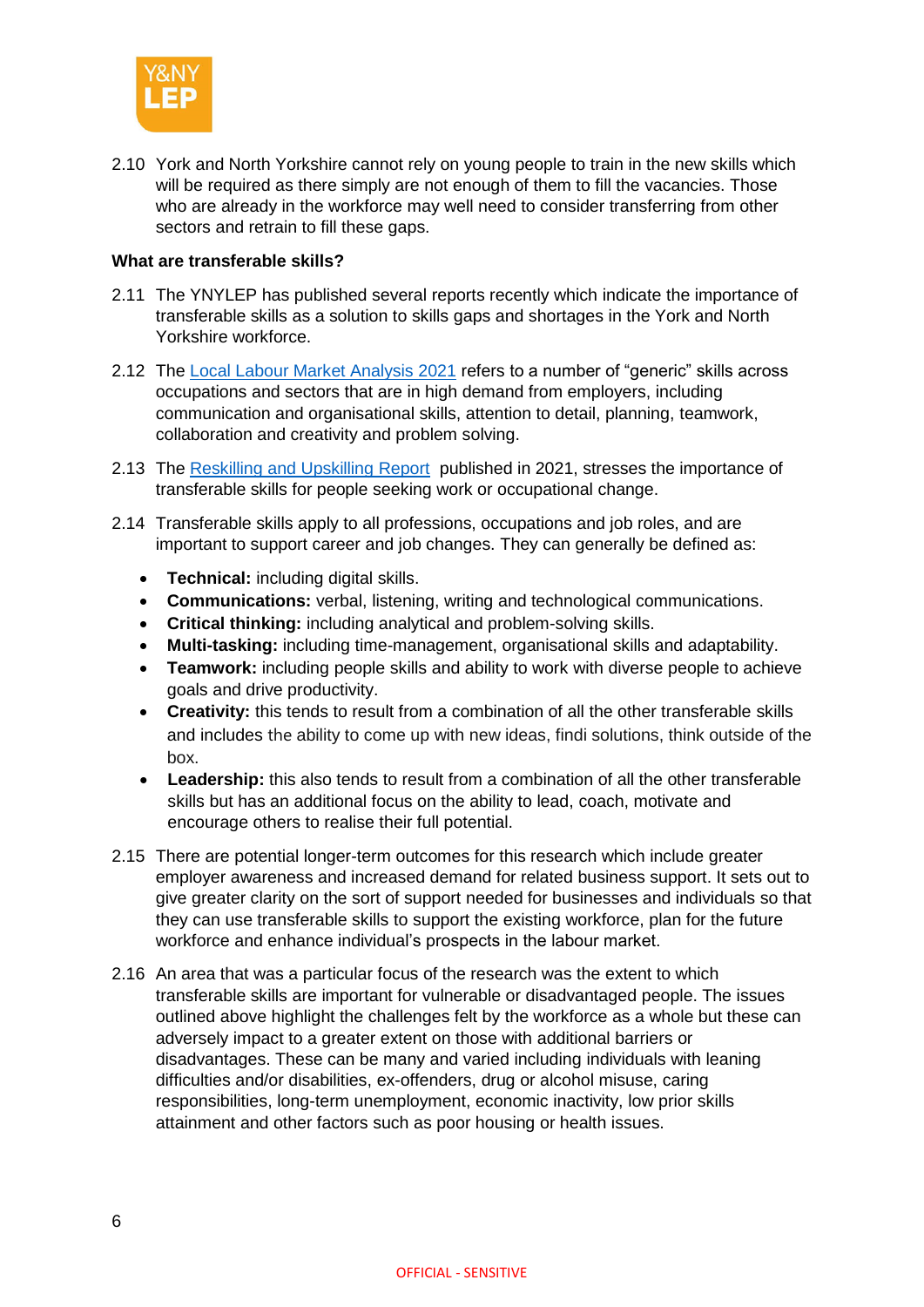

# **The future**

- 2.17 Research suggests low skilled, low pay occupations in sectors such as retail and hospitality are most at risk of becoming obsolete due to automation. These sectors account for 18 per cent of the workforce in the LEP area (data from NOMIS) and is therefore a significant area of concern.
- 2.18 The NESTA/JP Morgan report 'Mapping Careers Causeways; Supporting Workers At Risk<sup>'2</sup> uses open source big data and algorithms to predict the sorts of jobs that are at risk of automation and sets out the sorts of transferable skills that workers can cultivate to secure jobs which are less likely to become automated. These include management skills, communication skills, information analysis and evaluation skills and skills related to compliance with guidelines, standards and legislation. In short, the 'human' skills that machines cannot emulate.
- 2.19 Reports published in the last few months show that there are stark and unexpected issues in the labour market which means that many workers may not have the requisite transferable skills to obtain work in an alternative sector. The EMSI and City & Guilds Group report 'Missing Millions'<sup>3</sup> exposes the stark lack of training over the past five years across thousands of businesses. It highlights, for example, that only 53% of workers have had training in the last 3 years and a third had had no training whatsoever in the last 5 years. The research also revealed that those who are part time are least likely to have benefitted from training. As more women than men tend to be in part time employment, this will impact on them to a greater extent.
- 2.20 In summary, there are a number of long standing and deep-seated structural issues in the workforce that have been laid bare by recent economic shocks. With the pace of change accelerating, causing traditional jobs to decline and new jobs to be rapidly created, it is critically important to explore how people already in the workforce can migrate to new jobs swiftly and efficiently. Identifying and effectively utilising transferable skills is key to solving this problem.

<sup>2</sup> The NESTA/JP Morgan Report by Karlis Kanders, Jyldyz, Cath Sleeman and Jack Orlik can be found here [https://media.nesta.org.uk/documents/Mapping\\_Career\\_Causeways\\_01\\_G2XA7Sl.pdf](https://media.nesta.org.uk/documents/Mapping_Career_Causeways_01_G2XA7Sl.pdf) <sup>3</sup> The EMSI and City & Guilds Group Report 'Missing Millions' published in Jan 2020 can be found here [https://www.cityandguildsgroup.com/-/media/cgg-website/documents/cg-missing-millions-web-single-page](https://www.cityandguildsgroup.com/-/media/cgg-website/documents/cg-missing-millions-web-single-page-pdf.ashx?la=en&hash=CB473E2661C0EBEAEAFF77B1E3A831E531208262)[pdf.ashx?la=en&hash=CB473E2661C0EBEAEAFF77B1E3A831E531208262](https://www.cityandguildsgroup.com/-/media/cgg-website/documents/cg-missing-millions-web-single-page-pdf.ashx?la=en&hash=CB473E2661C0EBEAEAFF77B1E3A831E531208262)

 $\overline{a}$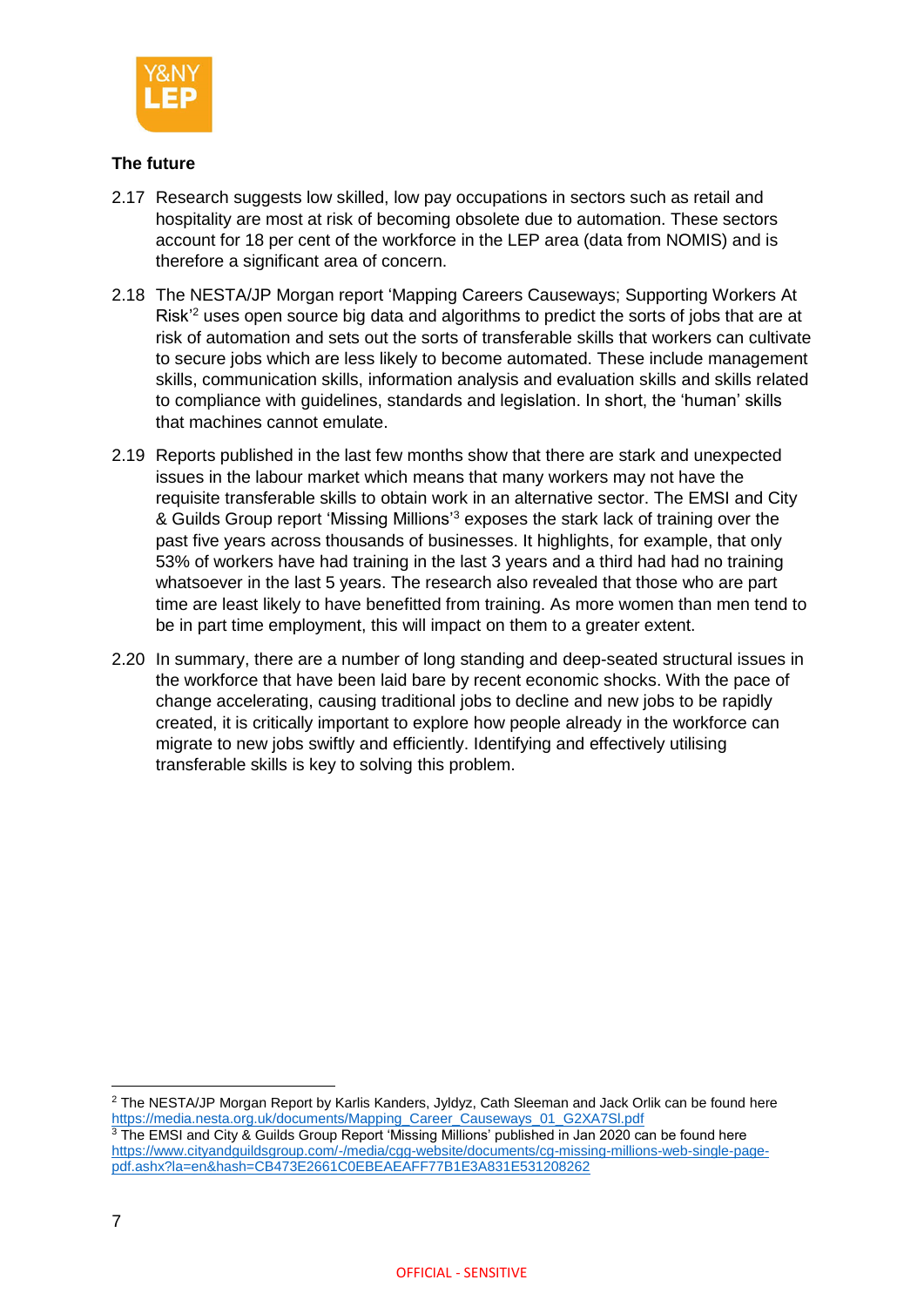

# <span id="page-8-0"></span>**3. KEY FINDINGS**

3.1 Several themes emerged from our discussions with consultees which have a significant impact on the understanding and use of transferable skills.

#### **The impact of the Y&NY business base**

- 3.2 Firstly, the business base of the area is predominantly small and micro in size. This means that the level of resource and expertise available for HR processes may be limited. It therefore follows that small businesses, in general terms, may be less likely to adopt forward-thinking and inclusive recruitment practices.
- 3.3 It must be said, however, that small businesses already benefit from being aware of the fact that their employees have valuable transferable skills as they are often called upon to 'wear several hats' and adapt to the job in hand, therefore demonstrating and developing such skills.
- 3.4 However, other small businesses often benefit from being more agile and flexible in their approaches to recruitment, using innovative methods of attracting staff and demonstrating a willingness to take on individuals who have a more rounded skill set.

# **Existing skills challenges in Y&NY affect recruitment practices**

- 3.5 Secondly, the existing challenges of skills shortages, rurality and the ageing population of York and North Yorkshire has an impact on the uptake of transferable skills in recruitment practices. Some businesses we interviewed had been tackling challenges such as these for many years. This meant that they were further along in their journey to the adoption of more progressive and innovative recruitment practices because they had to be. It is interesting to note that all of the businesses we interviewed reported that they were facing recruitment challenges.
- 3.6 We know for example, that a large food manufacturing company in Ryedale has had staff shortages in its processing plant for many years. It started to use new approaches to attract staff by targeting the parents of school age children and reducing shift patterns to fit around childcare. In being less prescriptive about the skills requirements of new staff than it had been previously, this business was able to use applicants' transferable skills and build on them with training on the job.

#### **Economic shocks have intensified existing workforce issues**

- 3.7 Thirdly, the existing challenges of finding skilled staff in some key sectors has been intensified by the UK's exit from the EU (e.g. migrant labour leaving the agriculture and food manufacturing sectors) and the pandemic (e.g. hospitality sectors being adversely affected by multiple lockdowns in which food and drink businesses were forced to close for long periods). Those businesses that managed to attract and keep staff before, found that they could no longer do so.
- 3.8 The result of this was that businesses began to cast their net more widely and seek candidates with a positive work ethic and willingness to learn as opposed to joining the business fully competent. The qualities businesses cited as being important included having a change mindset, being curious and willing to learn Some businesses have even gone as far as to recruit solely on values rather than expertise.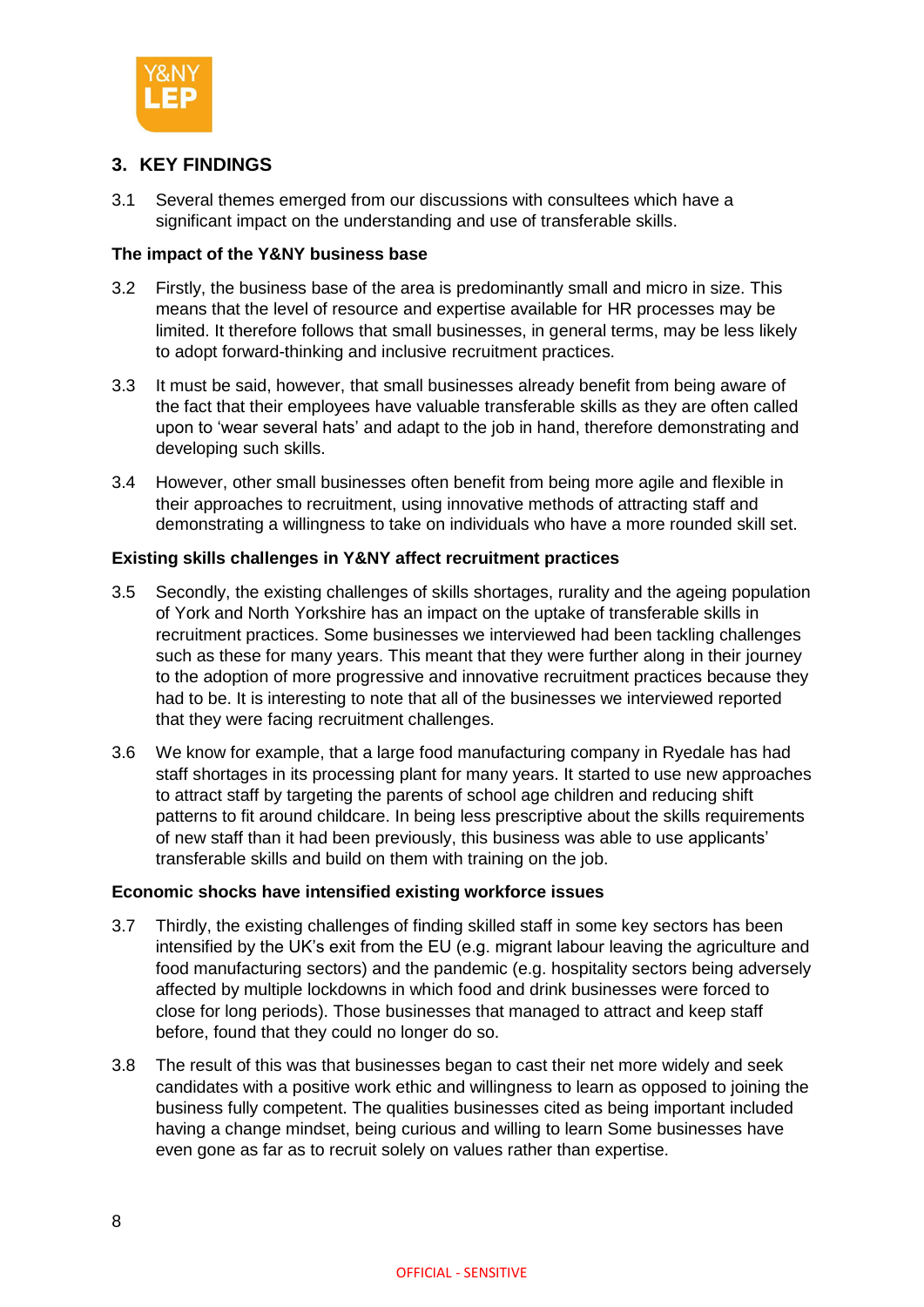

# **Lack of understanding of transferable skills**

- 3.9 Finally, a general point across the board is that businesses are behind where they need to be when it comes to understanding and utilising transferable skills. Many we spoke to were still trying without success to attract people using traditional methods and were unable to recruit suitable candidates, or indeed any candidates at all.
- 3.10 If York and North Yorkshire is to grow its economy in the way it aspires to, especially in its desire to capitalise on its expertise and assets in the agri-food sector and 'green' agenda, the pace of change of embracing transferable skills must accelerate rapidly.

# **Activity 1**

**To assess the extent to which employers seek to identify from job applicants, transferable skills, and how these are embedded across the recruitment process; and the techniques employers or recruiters used to identify transferable skills.**

#### **Employer perspective**

- 3.11 According to our sample of consultees, there are a number of specific differences in the embedding of transferable skills in recruitment practices. Rather than just being a result of purely geographical barriers such as rural isolation and poor transport links, this may be a result of a number of factors impacting on the business which could all influence its choice of recruitment practices and the extent to which it embeds transferable skills.
- 3.12 For example, in many areas of York and North Yorkshire the majority of businesses are small and micro and this means that they are less likely to have a dedicated HR function. In-house HR expertise is likely to increase the chances of transferable skills being embedded as the processes are managed by those with professional expertise.
- 3.13 Employers that are struggling to recruit are increasingly examining how job roles are described and enhancing them to be more attractive to potential candidates. Changes include:
	- Simplifying job descriptions to broaden the scope of potential candidates.
	- Reviewing person specifications to highlight transferable skills.
	- Changing the language used in job adverts to attract a more diverse range of candidates.
	- Prioritising generic transferable skills such as communication skills rather than specific qualifications.
- 3.14 Some businesses are helping young people to develop transferable skills through work experience placements. This approach, in addition to helping young people to be more aware of employment opportunities, career pathways, and the types of skills needed for different roles, also enables employers to develop potential recruitment pathways. This is key in sectors where there are recruitment difficulties.
- 3.15 Internal promotion into management roles tends to be based on transferable skills developed on the job. Employers are increasingly using this approach and offering those that have progressed into management roles in this way opportunities to formalise their progression through leadership and management training. It helps to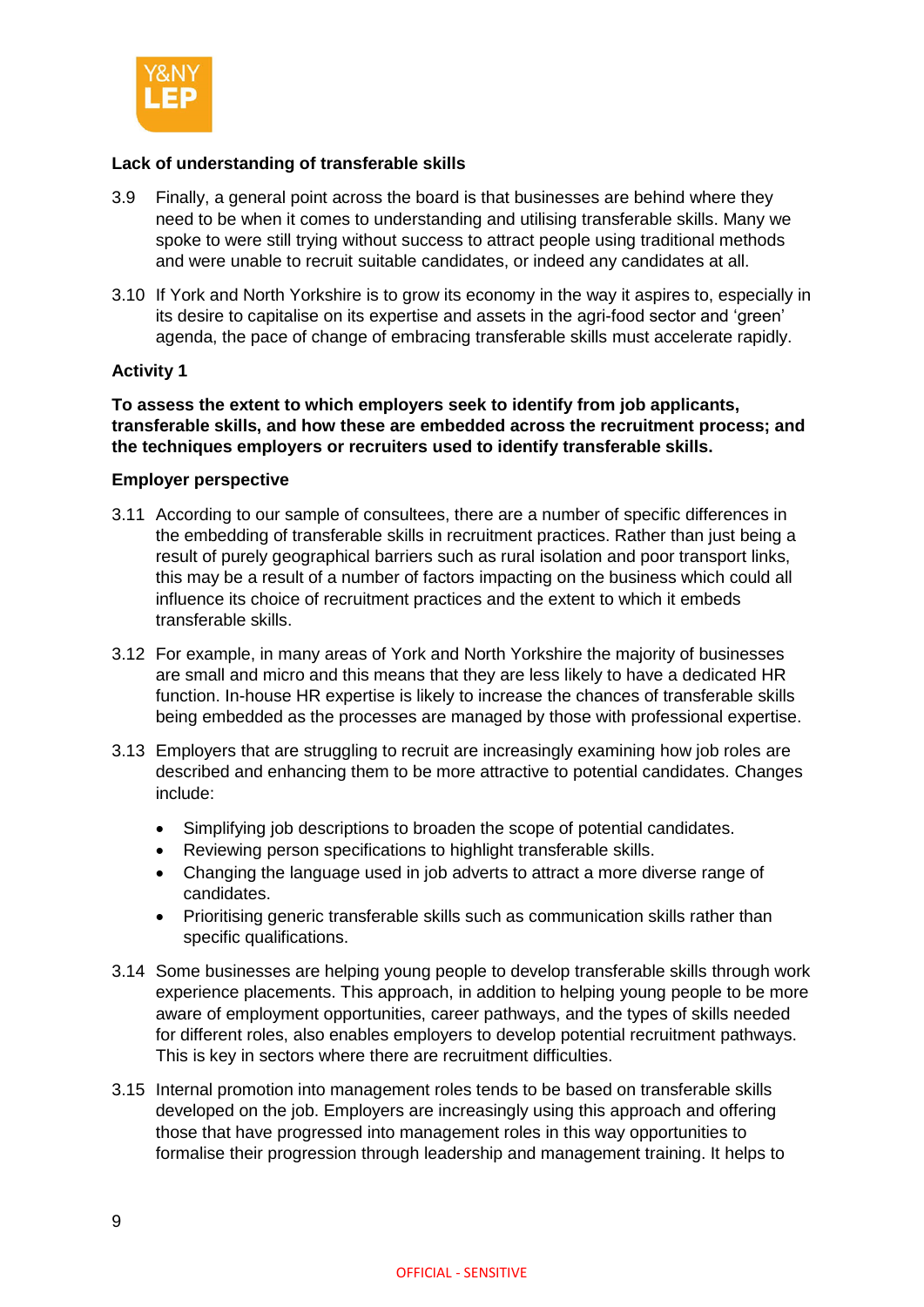

avoid costly and potentially unsuccessful recruitment processes, whilst also providing continuity for the business and career progression for the individual.

- 3.16 There is evidence from businesses in York and North Yorkshire that good recruitment practices place a premium on transferable skills e.g. Marshall Advanced Composites which is located in Kirkbymoorside, North Yorkshire and manufactures composite products for the aerospace and defence industry. This company uses a variety of practical assessment tools aimed at demonstrating transferable skills such as problem solving, ability to follow instructions and working to schedule.
- 3.17 Similarly, the Federation of Small Businesses (FSB) has a dual role to play in this area. It is a membership organisation which champions and supports small business and is well placed in this capacity to promote transferable skills among its members. Businesses may, however, require additional help or training to tailor these practices to their particular needs (including identification of their specific transferable skills needs), and then embed them into their processes (with appropriate testing).
- 3.18 In addition to this, the FSB is an employer in its own right with over 200 employees across the country. It has adopted a suite of practices to determine candidates' transferable skills and tailors the recruitment process to the job role. Methods of testing in innovative ways include verbal reasoning tests, scenario planning, sample assignments and psychometric testing.
- 3.19 For businesses in sectors which are rapidly expanding and changing (such as the tech industry) the expectations for skilled staff are changing. The pace of change is so rapid that people gaining current qualifications are often out of date by the time they seek employment. Tech businesses are therefore seeking more self-taught developers who are motivated to teach themselves new skills.
- 3.20 The professional recruiters we interviewed reported that the impact of market forces on the current job market (i.e. too few people with the right skills to fill vacancies across multiple sectors) is requiring employers to adapt to circumstances which have not been the norm in the past. Examples include:
	- Individuals using transferable skills (such as customer service and communication) to change jobs for better pay and conditions. This may be detrimental to some sectors as people leave to pursue a career in a new sector e.g. people leaving hospitality for better terms and conditions of the retail sector. The pay is similar, but the working conditions are better with guaranteed breaks, more sociable hours and more flexibility. The result of this is that sectors such as hospitality and food manufacturing are having to examine the job roles, pay and conditions to compete with better alternatives in other sectors.
	- People looking for a new job are now more interested in other factors such as the sustainability credentials of a company, its social impact and the culture than simply pay and the detail of the role itself. More people are looking for flexibility in the hours they work, other benefits such as more holiday entitlement, and working from home.
	- To tackle gender inequalities in sectors with a male dominated workforce, businesses are advised to look at the language used in job adverts. Language can be inadvertently skewed towards attracting male applicants. To increase female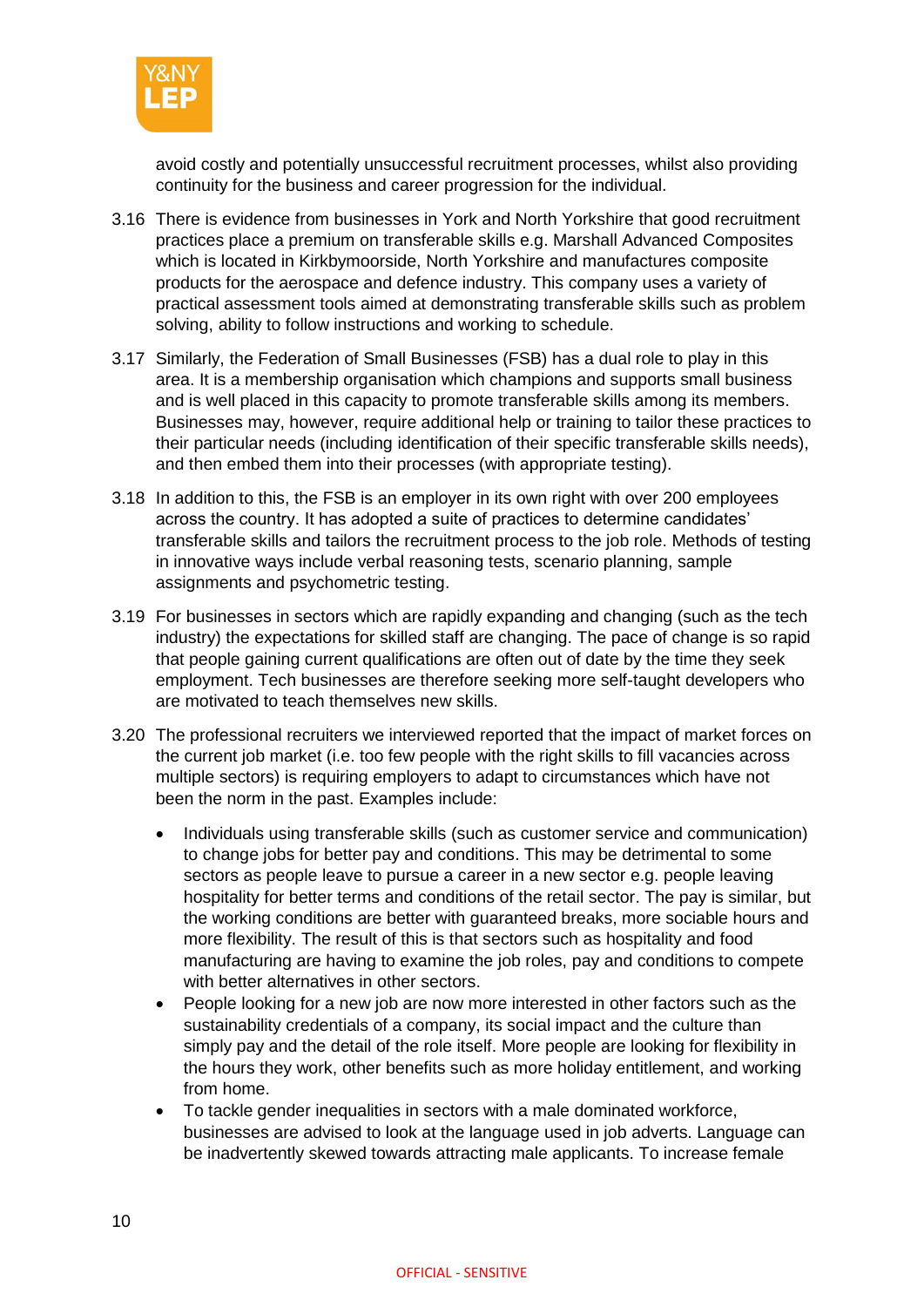

applicants different wording for the same attributes can be emphasised. The 'tone' of the advert is important to attract applicants from diverse backgrounds.

- 3.21 Businesses are often reactive to recruitment needs rather than proactive with workforce planning. This includes paying more attention to existing staff, their current benefits, training, and opportunities for advancement. Adopting a more strategic view of recruitment may mean that businesses need to recruit fewer new staff to solve their labour shortage.
- 3.22 Businesses need to think more creatively about what they offer if they cannot compete on pay. This is a common challenge for small and micro businesses. Selling the benefits of working for a small company may be a more successful tactic than trying to attract staff on salary alone.

#### **Individual perspective**

- 3.23 Understanding and recognising transferable skills is often more important for a candidate trying to get a job, rather than the employer. In order to be considered for a vacancy the applicant needs to articulate how they fit specific criteria in person specifications, especially if they have no previous experience in a particular job role or sector. This may be made more difficult by employers overly complicating job criteria and using unnecessary jargon that potentially dissuades some candidates from applying.
- 3.24 It is a challenge for people to effectively market their transferable skills if they have little experience of job hunting. This applies to new entrants to the job market at any age or those who are mid-career but have not changed occupation for a long time.
- 3.25 People lacking in knowledge or understanding of the transferable skills they possess, need support to gain confidence and expertise in presenting their transferable skills to potential employers. For those with significant barriers, such as people with learning difficulties and or disabilities, the level of such support may be high.
- 3.26 Help for young people to utilise their transferable skills is different to those already in the workforce because they do not have the employment track record that many older people have. IAG providers for this age group, however, are well versed in helping young people gain clarity of the skills they already possess (through life experiences, volunteering and hobbies, for example) so that they can promote themselves to prospective employers. Many online resources are available for this purpose including national resources which can be found here: [National Career Service Skills](https://nationalcareers.service.gov.uk/skills-assessment)  [Assessment.](https://nationalcareers.service.gov.uk/skills-assessment)
- 3.27 For individuals who have not worked before and may have multiple barriers to employment, support is needed to help them identify what their transferable skills are, how to articulate them, present them in CVs and how to use them to identify which jobs are a better fit than others. Programmes such as Action Towards Inclusion operate on a key worker model which gives participants one-to-one support to move closer to the job market or get a job. This support is critical to help individuals improve their understanding of their transferable skills.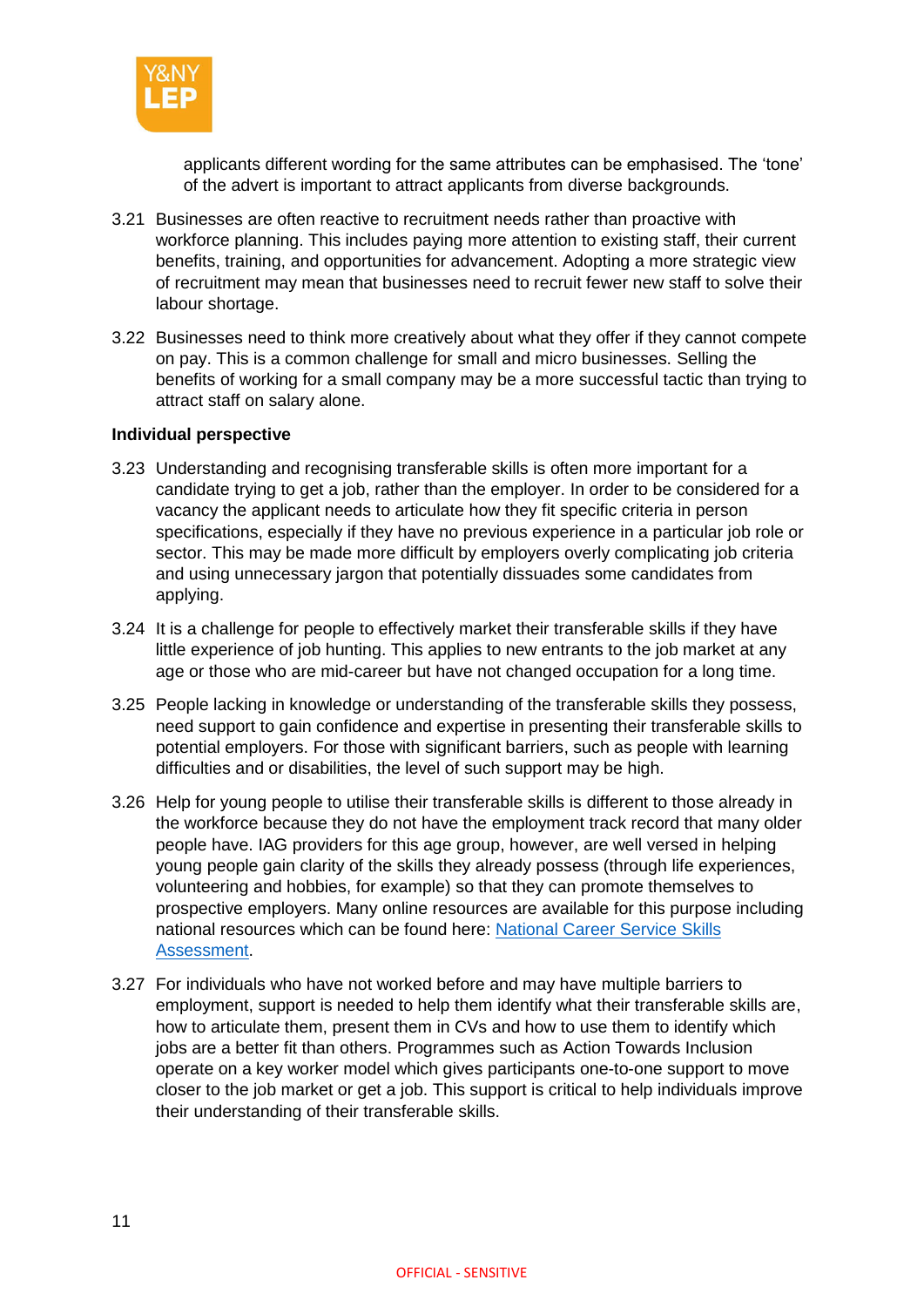

# **Case Study**

Chopsticks<sup>4</sup> (North Yorkshire) Ltd is an organisation in Northallerton which supports people with learning difficulties and disabilities to conduct meaningful and fulfilling work in a real workplace. Chopsticks produces wood fuel products such as kindling, woodchip and biomass fuel. The social enterprise manufactures rustic garden ware furniture to order, upcycles and re-purposes previously unloved items in ChopShed, the organisation's community inclusive workshop.

Work Team Members are supported to work in this environment and progress in their personal development (including with respect to transferable and employability skills). The organisation operates as a Community Benefit Society, is a registered exempt charity and also delivers day care services on behalf of North Yorkshire County Council.

The model offered by Chopsticks gives an opportunity for people with learning difficulties and disabilities to be supported to thrive in a workplace setting which is busy, safe, fulfilling and operates as a mainstream business.

Staff who support the Work Team Members need a unique skills set because they are required to care for and support the Work Team members and also have the wood manufacturing, machinery maintenance or forklift truck driving skills required in the workshop.

There are a number of transferable skills which are tracked and progress is measured. For those who are ready, NCFE entry level qualifications in Employability Skills and Occupational Studies are achieved.

Templates for vocational profiling and measuring progress are used. These are a variation of a model used by the British Association for Supported Employment.

# **KEY FINDINGS – Activity 2**

## **Assess the extent that providers offering publicly funded employability and skills programmes are delivering support that enables participants to identify and articulate the value of their own transferable skills.**

- 3.28 Transferable skills are embedded into much provision, largely under the descriptor of 'employability' and personal development skills.
- 3.29 The Education Development Trust, the prime National Careers Service contractor for York and North Yorkshire was the only organisation consulted which specifically delivered activities focused on helping individuals to identify, articulate and match their transferable skills to available jobs. Support includes skills assessments and dedicated workshops. However, the Government's Kickstart programme, supported by a range of

**<sup>.</sup>** <sup>4</sup> More information about Chopsticks can be found here<https://www.chopsticksnorthyorkshire.co.uk/>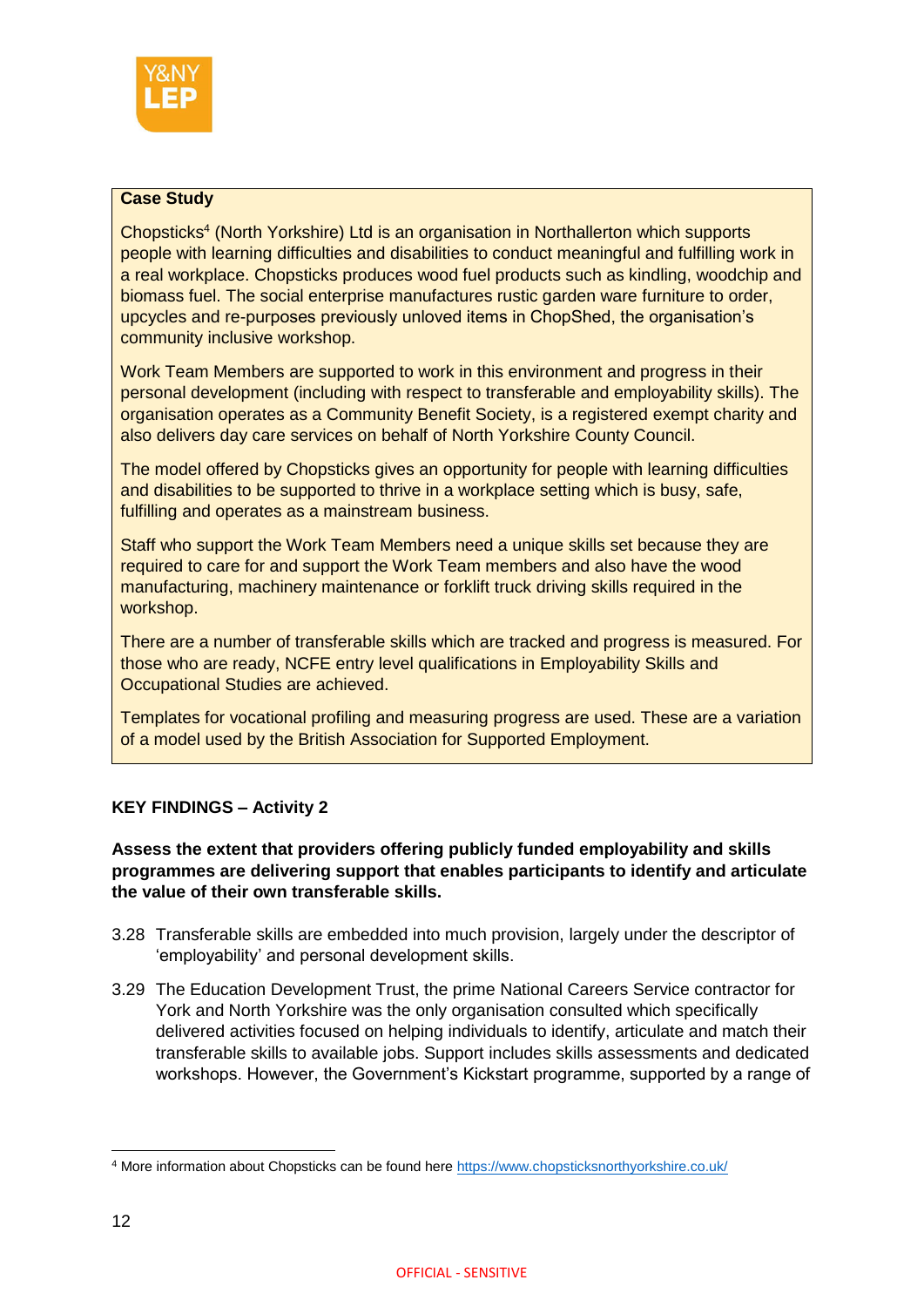

organisations, was also cited as an initiative that helped young people in particular to gain and identify transferable skills.

- 3.30 Publicly funded training provision such as apprenticeship provision, Adult Education Budget-funded courses such as FLEX (which is provision for hard-to-reach unemployed people delivered by Askham Bryan College), and Princes Trust provision all have transferable skills embedded in the courses. According to our consultation, this practice is long standing and seen as intrinsic to the success of the programmes.
- 3.31 Key support workers and embedded Information Advice and Guidance (IAG) are important mechanisms in much of the current provision, to improve better understanding of each learner/candidate's transferable skills and help to match them to employment opportunities. However, it should be noted that in many programmes that are employment outcome focused, transferable skills may not feature in the support, especially if an employer simply wants candidates who are willing to work in the sector and have a positive attitude.
- 3.32 The focus of employers that are engaged on workforce development programmes is to upskill their staff to work in their own organisations, not necessarily to help individual learners to progress in their career. Therefore, transferable skills do not tend to be discussed. Most skills delivery will, however, embed the development of transferable skills.
- 3.33 There is a greater emphasis on gaining experience in sectors that unemployed individuals had not previously worked in, and where vacancy rates are high. This is helping to both develop and recognise transferable skills in individuals, thus supporting them to move into new career pathways.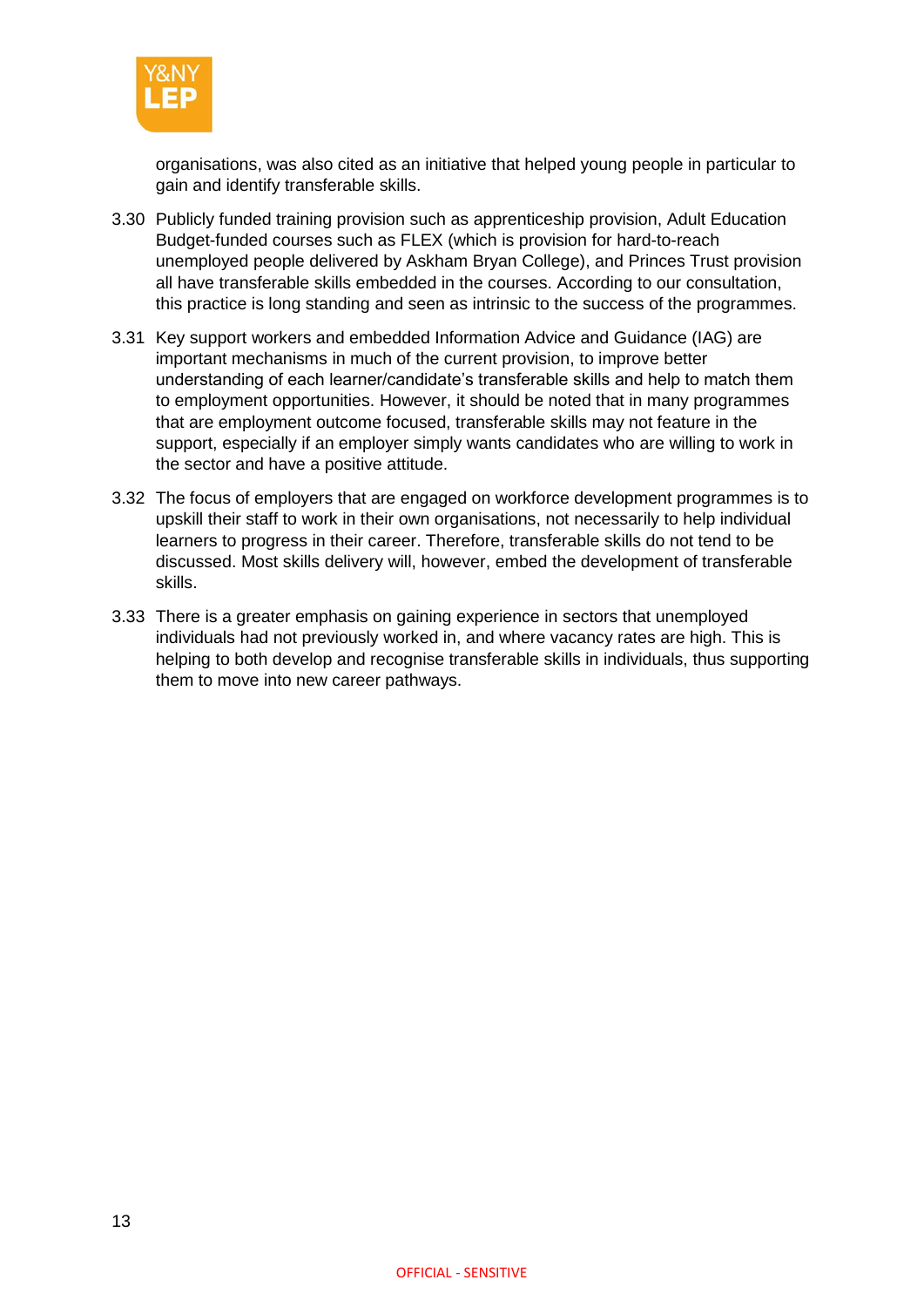

# <span id="page-14-0"></span>**4. RECOMMENDATIONS**

- 4.1 Promote the benefits of recruitment using transferable skills criteria e.g. problemsolving skills and communication skills, rather than focusing on traditional criteria such as qualifications or experience.
- 4.2 Promote good practice (processes and systems) in recruitment to enable employers to widen their pool of applicants. This includes helping businesses to recognise which transferable skills are relevant for a particular job role, and the use of appropriate language in their job adverts, job descriptions and person specifications.
- 4.3 Promote progressive methods of recruitment using culture, values and ethos of the company rather than traditional pay rates and benefits i.e. its attractiveness to the candidate rather that the businesses being prescriptive about the attributes it requires in prospective employees.
- 4.4 Segment the promotion of appropriately timed and differentiated support for transferable skills development, based on various stages in a career, e.g. young people starting their career journey and who are unlikely to have any work experience, may need support with organisational skills or timekeeping; those returning after a break in employment may need, for example, digital skills development support.
- 4.5 Provide practical support to businesses to change their recruitment practices, to enable them to consider transferable skills and change recruitment expectations.
- 4.6 Encourage businesses to be proactive about workforce planning rather than recruiting like-for-like on a purely needs basis. This could include training for strategic workforce planning to not only make the most of their existing workforce but recruit new staff in the most progressive ways possible.
- 4.7 Target support to those in low wage, low skilled jobs or in occupations or roles which are at risk of automation to enable them to build confidence in their own portfolio of transferable skills, and to be able to promote them to employers.
- 4.8 Improve IAG for the existing workforce and tailor it to local needs through existing partnerships, community organisations, or by trusted intermediaries.
- 4.9 Target support to address gender inequalities in sectors where a more equal balance of men and women may help solve recruitment issues e.g. construction and engineering.
- 4.10 The scope of this research did not include a focus on older workers, but this could be considered for further investigation. This is a significant issue with respect to an ageing workforce in highly skilled occupations or sectors. Retired highly skilled professionals may be able to return to the workforce in different sectors using transferable skills which are important for economic growth in York and North Yorkshire (e.g. food manufacture, low carbon, 'green', railtech or agritech). For example, an engineer who retires from a front-line role could redeploy to become a tutor or teaching assistant in a college. Older workers provide a wealth of transferable skills in sectors which are important to York and North Yorkshire.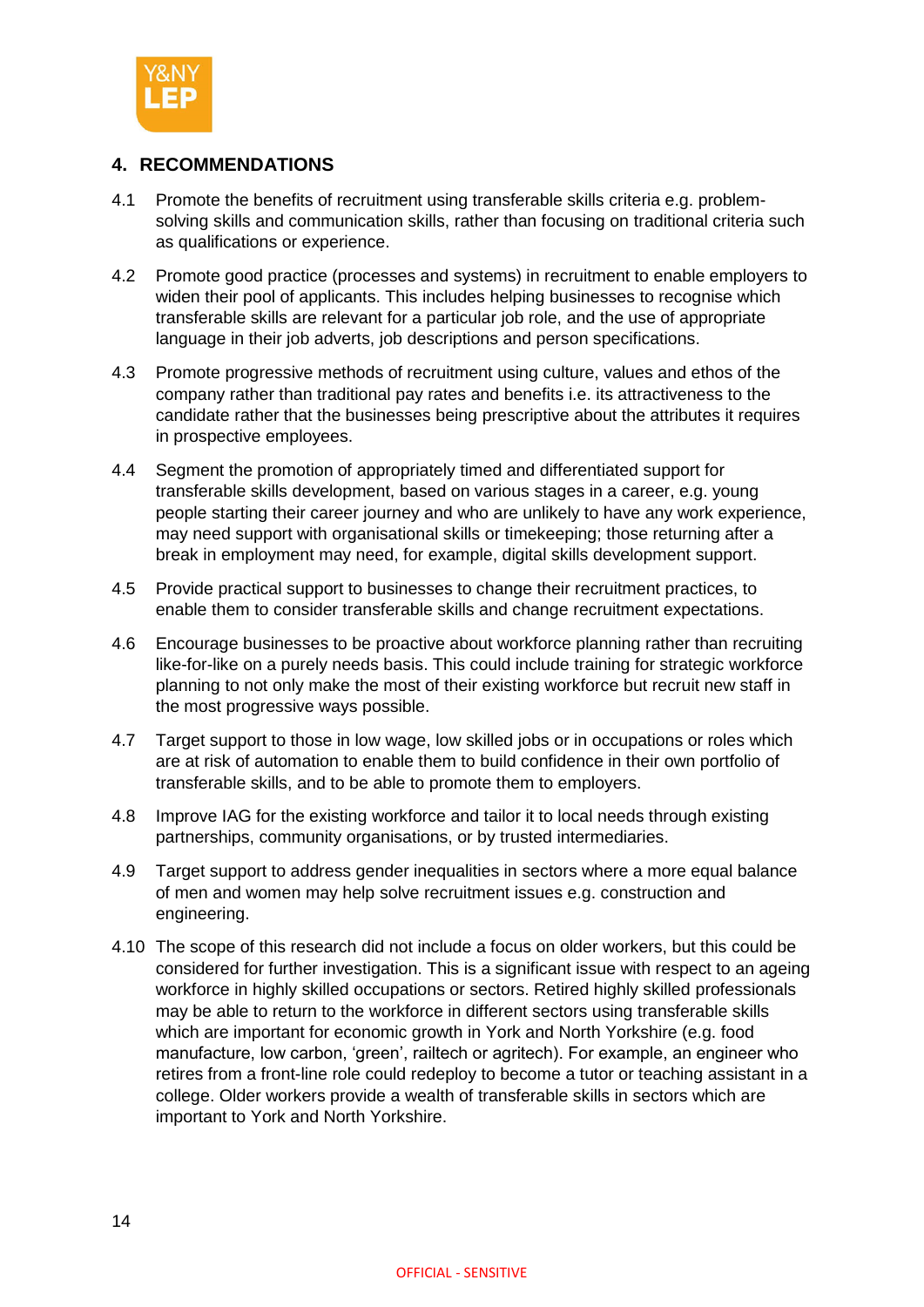

# <span id="page-15-0"></span>**5. CONSULTATION METHODLOGY**

- 5.1 The research was undertaken by Annabel Jelley, supported by Nada Tokos of Tokos Solutions, between October 2021 and January 2022.
- 5.2 Our approach included the following:
- 5.2.1 Background desk-based research to set a context for the report included policy, strategy and planning documents alongside data and interventions from the LEP and Government, National Careers Service, Careers Enterprise Company, EMSI, Burning Glass Technologies, NESTA and local CEIAG providers.
- 5.2.2 Identification of key stakeholders in consultation with the LEP. We sought stakeholders who actively worked with businesses as intermediaries or as providers, and therefore understood the recruitment issues facing employers and strategies for effectively addressing these.
- 5.2.3 Identification of employers, through referrals, discussions at events and our own research and networks. We sought to focus on those sectors in York and North Yorkshire facing the most acute recruitment challenges (e.g. hospitality, health & social care, food manufacture) and those seeking to expand their workforces to support growth in digital, low carbon and wider "green" products and services. (e.g. construction, engineering). Part way through the consultations we started to engage with HR specialists and recruitment agencies to give a greater level of understanding of the issues and how these were being addressed through innovative practices.
- 5.2.4 Conducting in depth consultations singly or in groups using telephone or video calls to establish the extent of transferable skills understanding and identification in recruitment and in skills development activities.
- 5.2.5 Conducting additional research such as interviewing stakeholders with experience and expertise relating to recruitment. These included HR professionals and recruitment experts.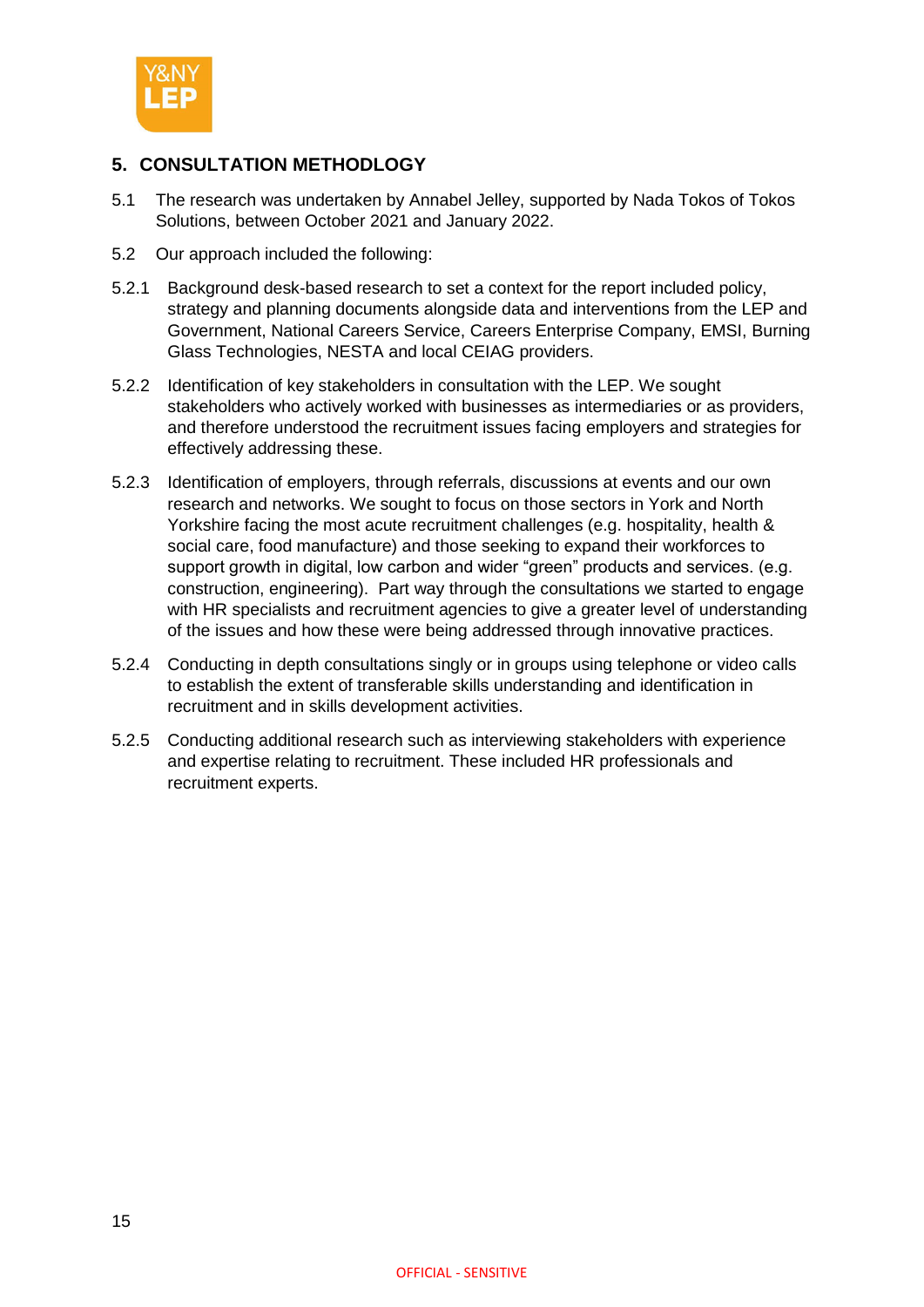

# <span id="page-16-0"></span>**6. ORGANISATIONS CONSULTED**

33 representatives from the following organisations were consulted.

| <b>Organisations Consulted to date</b>                                 |  |  |
|------------------------------------------------------------------------|--|--|
| <b>Stakeholders/providers</b>                                          |  |  |
| <b>Better Connect</b>                                                  |  |  |
| <b>Askham Bryan College</b>                                            |  |  |
| <b>Calderdale College</b>                                              |  |  |
| <b>City of York Council Economic Development</b>                       |  |  |
| <b>Education Development Trust (National Careers Service provider)</b> |  |  |
| Federation of Small Businesses Area Manager for YNY                    |  |  |
| <b>Jobcentre Plus/DWP</b>                                              |  |  |
| <b>Pro Development</b>                                                 |  |  |
| <b>Ryedale District Council</b>                                        |  |  |
| <b>Scarborough Borough Council</b>                                     |  |  |
| <b>TECH Nation</b>                                                     |  |  |
| <b>The Opportunity Centre</b>                                          |  |  |
| West and North Yorkshire Chamber of Commerce                           |  |  |
| <b>York and North Yorkshire LEP</b>                                    |  |  |
| York and North Yorkshire Growth Hub                                    |  |  |
| <b>York Learning</b>                                                   |  |  |
| <b>Employers</b>                                                       |  |  |
| <b>Dixon Walter</b>                                                    |  |  |
| <b>GB Recruitment</b>                                                  |  |  |
| <b>Marshall Advanced Composites</b>                                    |  |  |
| <b>Pavers Shoes</b>                                                    |  |  |
| <b>William Birch &amp; Sons</b>                                        |  |  |
| <b>KD Recruitment</b>                                                  |  |  |
| <b>Federation of Small Businesses (National Head Office)</b>           |  |  |
| <b>White Horse Cleaning Services</b>                                   |  |  |
| <b>Chopsticks Charity - Supporting Adults with Disabilities</b>        |  |  |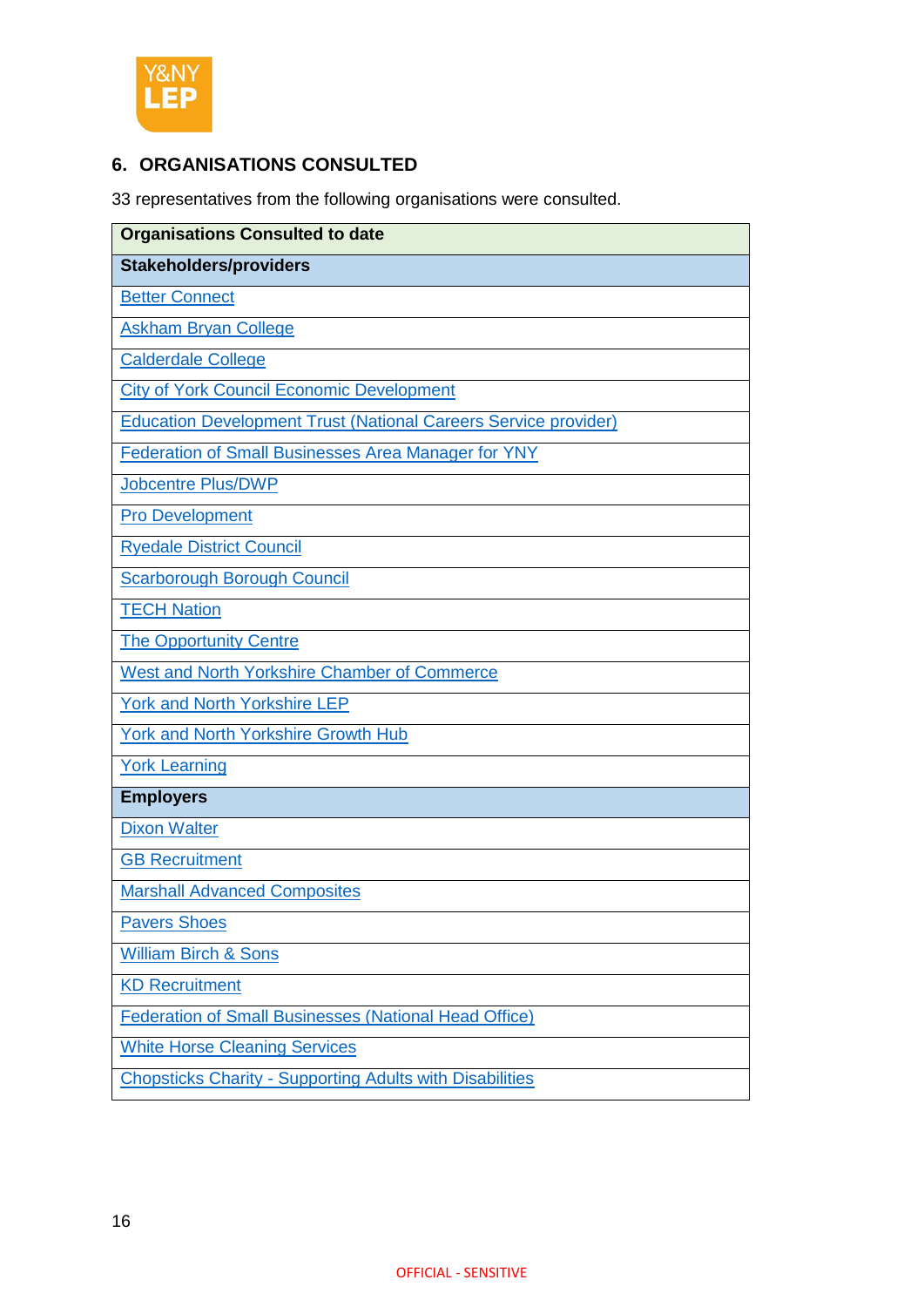

# <span id="page-17-0"></span>**7. GLOSSARY**

| <b>Adult Education Budget</b><br>(AEB)                   | AEB-funded learning aims to engage adults and provide the skills<br>and learning they need to progress into work or equip them for an<br>apprenticeship or other learning. It enables the provision of more<br>flexible tailored programmes of learning, which may or may not<br>require a qualification, to help eligible learners engage in learning,<br>build confidence, and/or enhance their wellbeing. |
|----------------------------------------------------------|--------------------------------------------------------------------------------------------------------------------------------------------------------------------------------------------------------------------------------------------------------------------------------------------------------------------------------------------------------------------------------------------------------------|
| <b>AEB Entitlement</b>                                   | ESFA funded AEB includes support for four legal entitlements to<br>full funding for eligible adult learners. These entitlements are set<br>out in the Apprenticeships, Skills and Children Learning Act 2009,<br>and enable eligible learners to be fully funded for the following<br>qualifications:                                                                                                        |
|                                                          | English and maths, up to and including Level 2, for individuals<br>$\bullet$<br>aged 19 and over, who have not previously attained a GCSE<br>grade 4 (C), or higher, and/or                                                                                                                                                                                                                                  |
|                                                          | First full qualification at Level 2 for individuals aged 19 to 23,<br>and/or                                                                                                                                                                                                                                                                                                                                 |
|                                                          | First full qualification at Level 3 for individuals aged 19 to 23<br>$\bullet$                                                                                                                                                                                                                                                                                                                               |
|                                                          | Essential digital skills qualifications, up to and including Level<br>$\bullet$<br>1, for individuals aged 19 and over, who have digital skills<br>assessed at below Level 1.                                                                                                                                                                                                                                |
| Adult Learning and<br><b>Skills Service (ALSS)</b>       | North Yorkshire County Council's service responsible for<br>community learning provision.                                                                                                                                                                                                                                                                                                                    |
| <b>Community Learning</b><br>(CL)                        | Helps people of different ages and backgrounds gain a new skill,<br>reconnect with learning, pursue an interest, and learn how to<br>support their children better, or prepare for progression to more<br>formal courses / employment.                                                                                                                                                                       |
| <b>COVID (-19)</b>                                       | Global pandemic, affecting the delivery of learning with ongoing<br>impact on a range of factors such as teaching practices, mental<br>health and access to resources.                                                                                                                                                                                                                                       |
| Education, Skills and<br><b>Funding Agency</b><br>(ESFA) | Accountable for funding education and skills for children, young<br>people and adults. ESFA is an executive agency, sponsored by<br>the Department for Education.                                                                                                                                                                                                                                            |
| <b>Entry Level</b>                                       | The first and most basic level on Ofqual's Regulated<br>Qualifications Framework (RQF) which structures the different<br>levels of learning in education. Divided into three (Entry Level 1,2<br>and 3 with 3 being the most difficult), these levels are the most<br>basic form of education and often provide and introduction to a<br>subject. Level 1 is the next level up. There are 8 Levels in total. |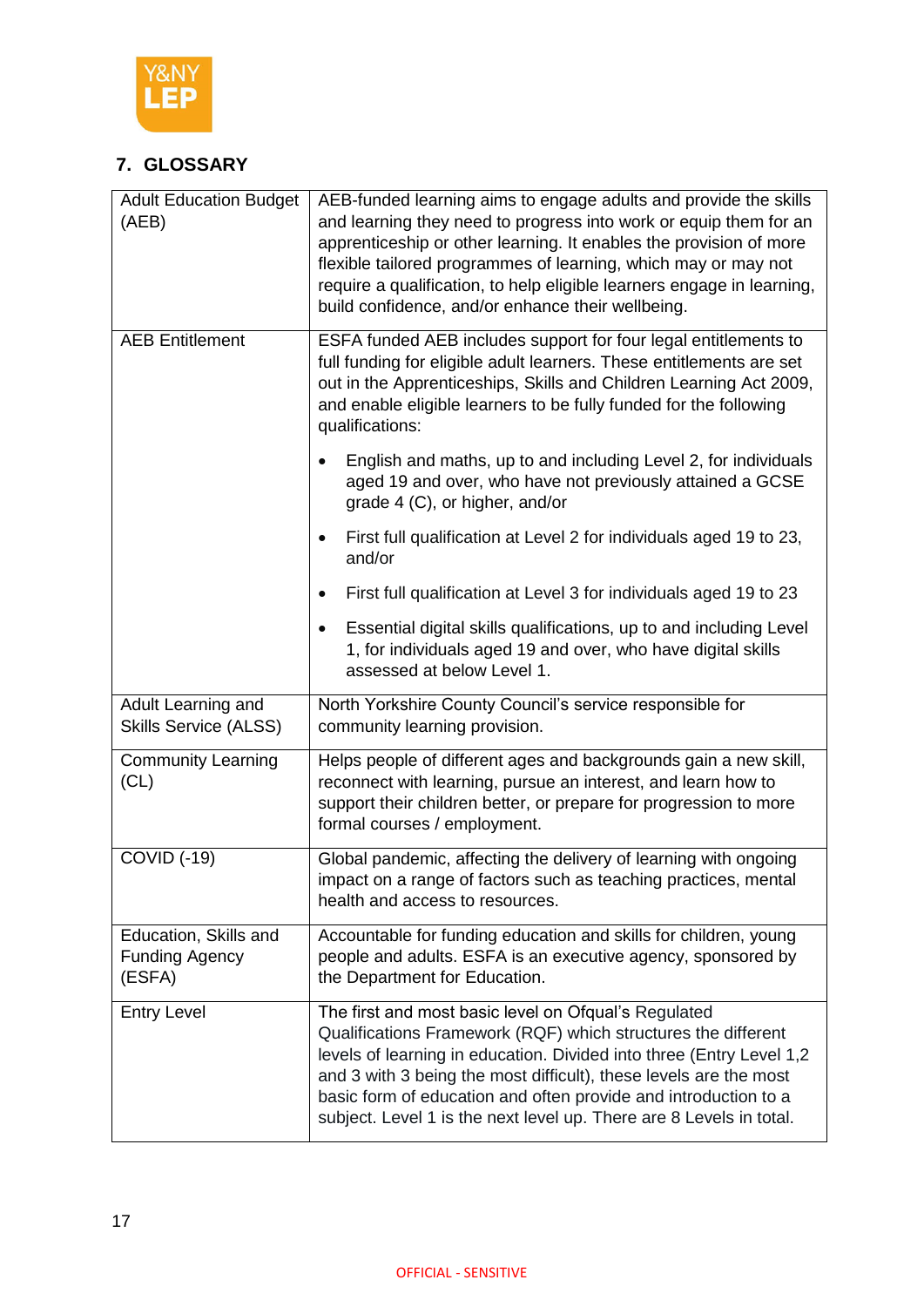

| <b>Functional Skills</b>                        | Applied practical skills in English, maths and ICT that provide the<br>learner with the essential knowledge, skills and understanding to<br>enable them to operate effectively and independently in life and<br>work.                                                                                                                                                                  |
|-------------------------------------------------|----------------------------------------------------------------------------------------------------------------------------------------------------------------------------------------------------------------------------------------------------------------------------------------------------------------------------------------------------------------------------------------|
| Information, Advice and<br>Guidance (IAG)       | Support and activities that help individuals to gain information<br>about opportunities open to them about learning or work. Adult<br>provision is delivered through the National Careers Service, and<br>typically provided by training providers alongside their provision.                                                                                                          |
| Institute of Technology<br>(IOT)                | A government-supported initiative aimed at increasing technical<br>skills in the labour market and workforce. IoTs are collaborations<br>between further education (FE) providers, universities and<br>employers. They specialise in delivering higher technical<br>education (at Levels 4 and 5) with a focus on STEM<br>(science, technology, engineering and mathematics) subjects. |
|                                                 | York College leads the Yorkshire and Humber IoT, working with 7<br>Further Education Colleges across York, North Yorkshire and<br>East Riding, along with the University of Hull and York St John's<br>University.                                                                                                                                                                     |
| <b>High Performance</b><br>Work Practices (HPW) | A general approach to managing organisations that aims to<br>stimulate more effective employee involvement and commitment<br>in order to achieve high levels of performance.                                                                                                                                                                                                           |
| <b>ITPs</b>                                     | Independent Training Providers.                                                                                                                                                                                                                                                                                                                                                        |
| Leadership and<br>Management (L&M)              | Typically covers a wide range of learning and levels, including<br>change management, team building, coaching, communications<br>and motivating people.                                                                                                                                                                                                                                |
| Learner Support                                 | Learner support relates to help the learner might need with any<br>personal issues, and/or general advice and guidance such as<br>financial support, transport or childcare.                                                                                                                                                                                                           |
| <b>Learning Support</b>                         | Learning support enables providers to meet the financial costs of<br>putting in place reasonable adjustments for learners with an<br>identified learning difficulty and/or disability.                                                                                                                                                                                                 |
| Non-Regulated<br>Learning                       | Learning which is not subject to awarding organisation external<br>accreditation in the form of a regulated qualification. It may be<br>designed, delivered and certificated by a provider or another<br>organisation. Community learning typically falls into this category.                                                                                                          |
| <b>Pre-Entry Level</b>                          | Qualifications that are aimed at learning at a more basic level than<br>the lowest Entry Level on the RQF and serve to progress learners<br>onto Entry Level provision.                                                                                                                                                                                                                |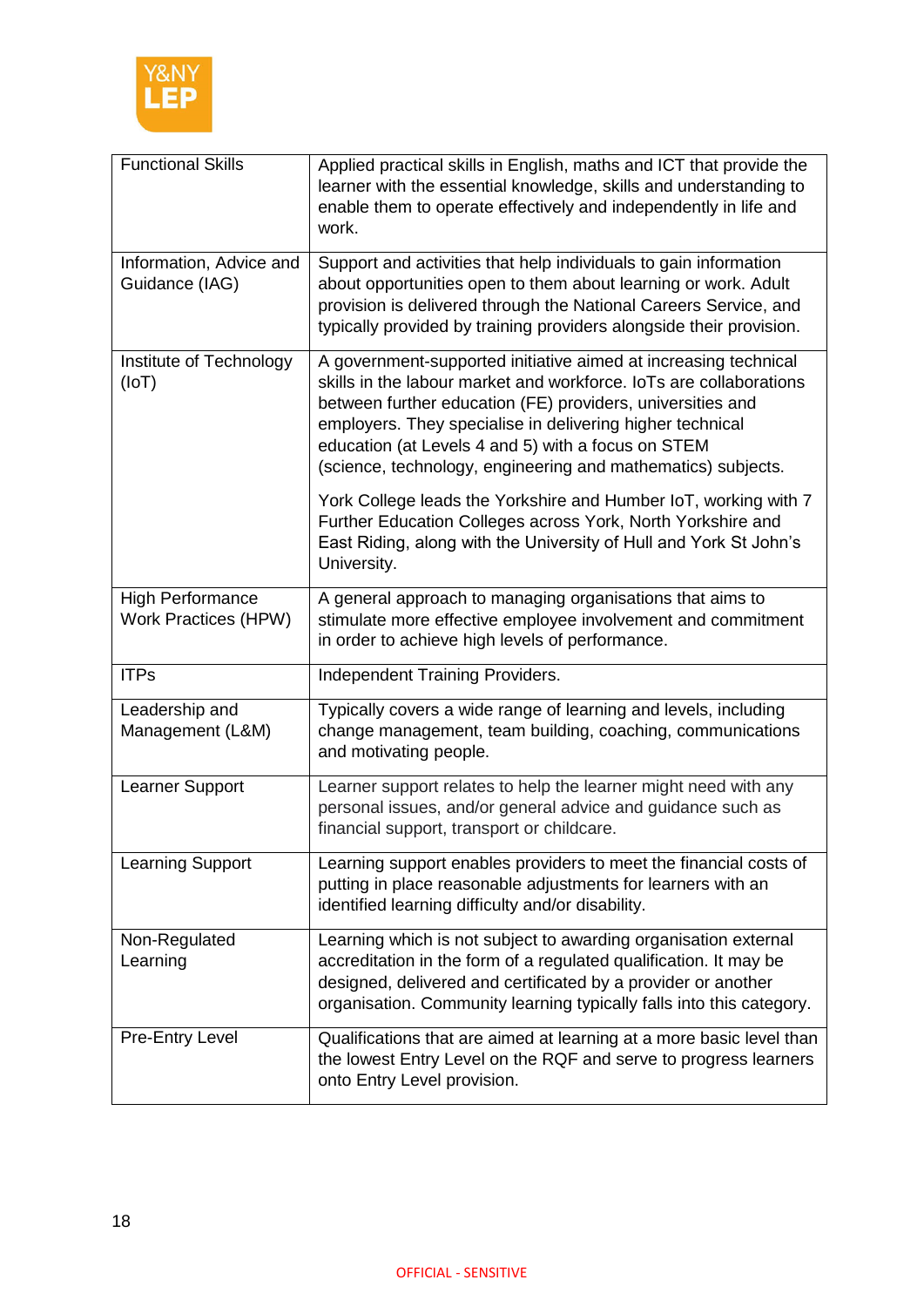

| Reskilling                 | Reskilling is the process of learning new skills so an individual can<br>do a different job in, for example, a completely different<br>occupational area, or of training people to do a different job.                                                                                   |
|----------------------------|------------------------------------------------------------------------------------------------------------------------------------------------------------------------------------------------------------------------------------------------------------------------------------------|
| <b>Skills Gaps</b>         | When existing employees within an organisation are not fully<br>proficient in their job and are not able to make the required<br>contribution to the achievement of business or public service<br>objectives.                                                                            |
| <b>Skills Shortages</b>    | Where there are vacancies that are hard-to-fill due a lack of<br>candidates with the required skills.                                                                                                                                                                                    |
| <b>STEM</b>                | Science, Technology, Engineering and Maths.                                                                                                                                                                                                                                              |
| <b>Transferable Skills</b> | Skills and abilities that are relevant and helpful across different<br>areas of life: socially, professionally and throughout education.<br>They are 'portable skills' and include Technical; Communication,<br>Critical Thinking, Multitasking, Teamwork, Creativity and<br>Leadership. |
| Upskilling                 | Upskilling is the process of learning new skills or of teaching new<br>skills within existing occupations.                                                                                                                                                                               |
| <b>York Learning</b>       | City of York Council's service responsible for adult and community<br>learning provision.                                                                                                                                                                                                |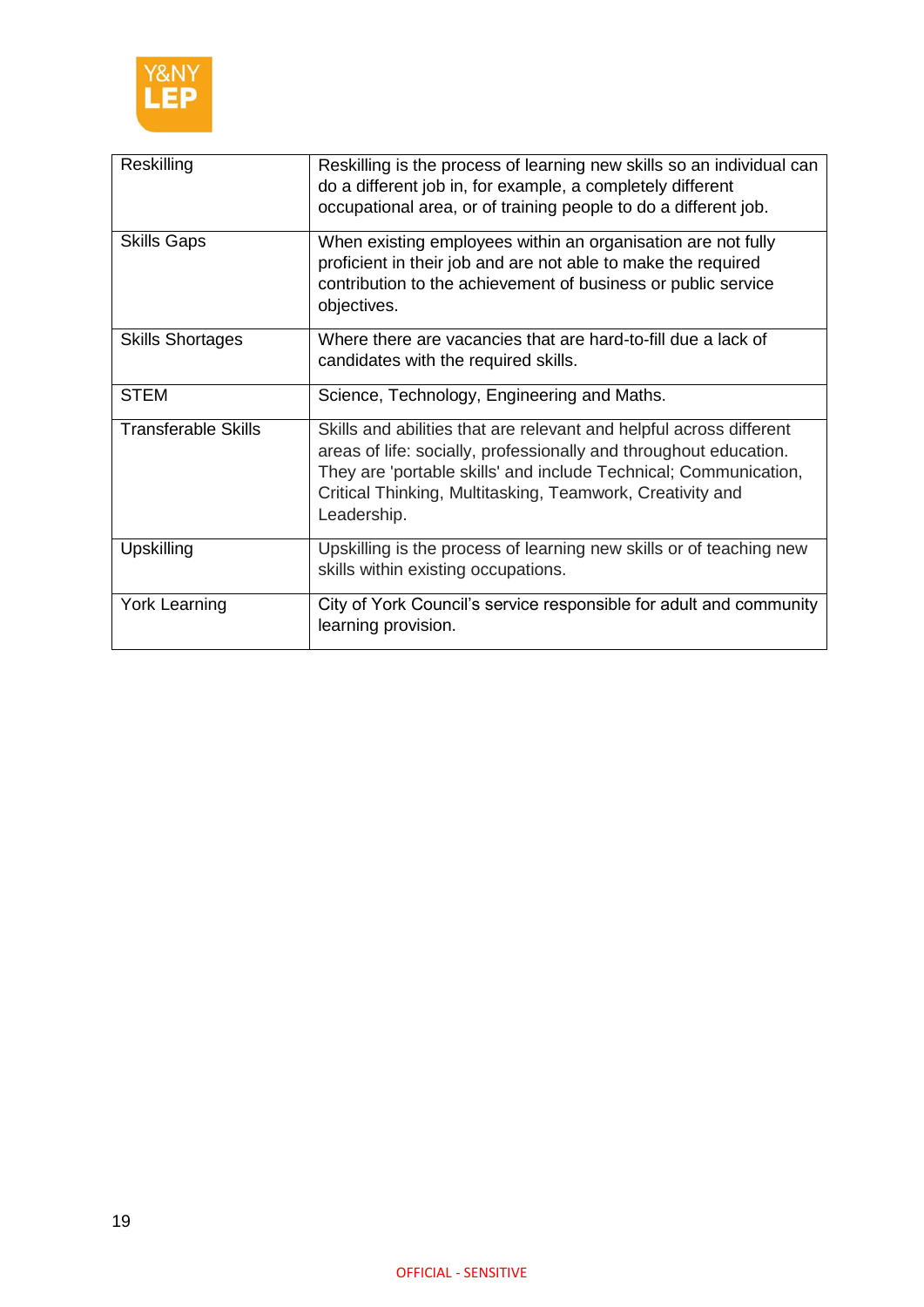

# <span id="page-20-0"></span>**APPENDIX**

# **York and North Yorkshire (YNY) LEP Transferable Skills Research – Consultation format for one-to-ones**

The primary purpose of this research to improve the LEP's understanding of employer awareness of the value of transferable skills and how to identify them in the recruitment and selection of employees.

The LEP also wishes to ascertain the extent to which publicly funded employability programmes in Y&NY support their clients to identify and communicate these invaluable skills to their clients.

The importance of transferable skills in the labour market is well documented. Y&NY LEP's [Labour Market Analysis 2021](https://www.ynylep.com/Portals/0/adam/Stories/OhqqpV3Rg0aL68WCU08pNA/Body/83388%20LEP%20Labour%20Market%20Analysis%202021%20A4_single%20pages.pdf) refers to a number of skills across occupations and sectors that are in high demand from employers, including communication and organisational skills, attention to detail, planning, team work, collaboration and creativity and problem solving.

This research will therefore make a critical contribution to the LEP's awareness of the local Transferable skills landscape and assist the LEP and partners' efforts to continually enhance the range and scope of transferable skills provision and support across YNY.

# *Research activities* will focus on:

- 1. An assessment of the extent to which employers:
	- Seek to identify applicants' transferable skills and how the value ascribed by employers to these skills is embedded across their recruitment processes (Job descriptions, personnel specifications, advertisements, assessment criteria, applications and interviews) *and*
	- Can deploy effective techniques to identify at application and interview stage applicants' transferable skills to support advertised job roles and wider business operations.
- 2. An assessment of the extent to which providers offering publicly funded employability and skills support for the workforce activities across the Y&NY LEP area are delivering elements that support participants to identify and articulate the value of their transferability skills.

The research will be conducted by Annabel Jelley and Nada Tokos.

The published Report will be one of a suite funded by a DfE Grant to support Skills and Employability Boards (or their equivalents) across all LEP and Mayoral Combined Authority (MCA) areas and which now have Skills Advisory Partnership (SAP) status in line with DfE guidance.

#### **Section 1: Format of discussion**

45-60 minutes at a time to suit consultee.

Background information about consultee business/organisation

Introduction to transferable skills.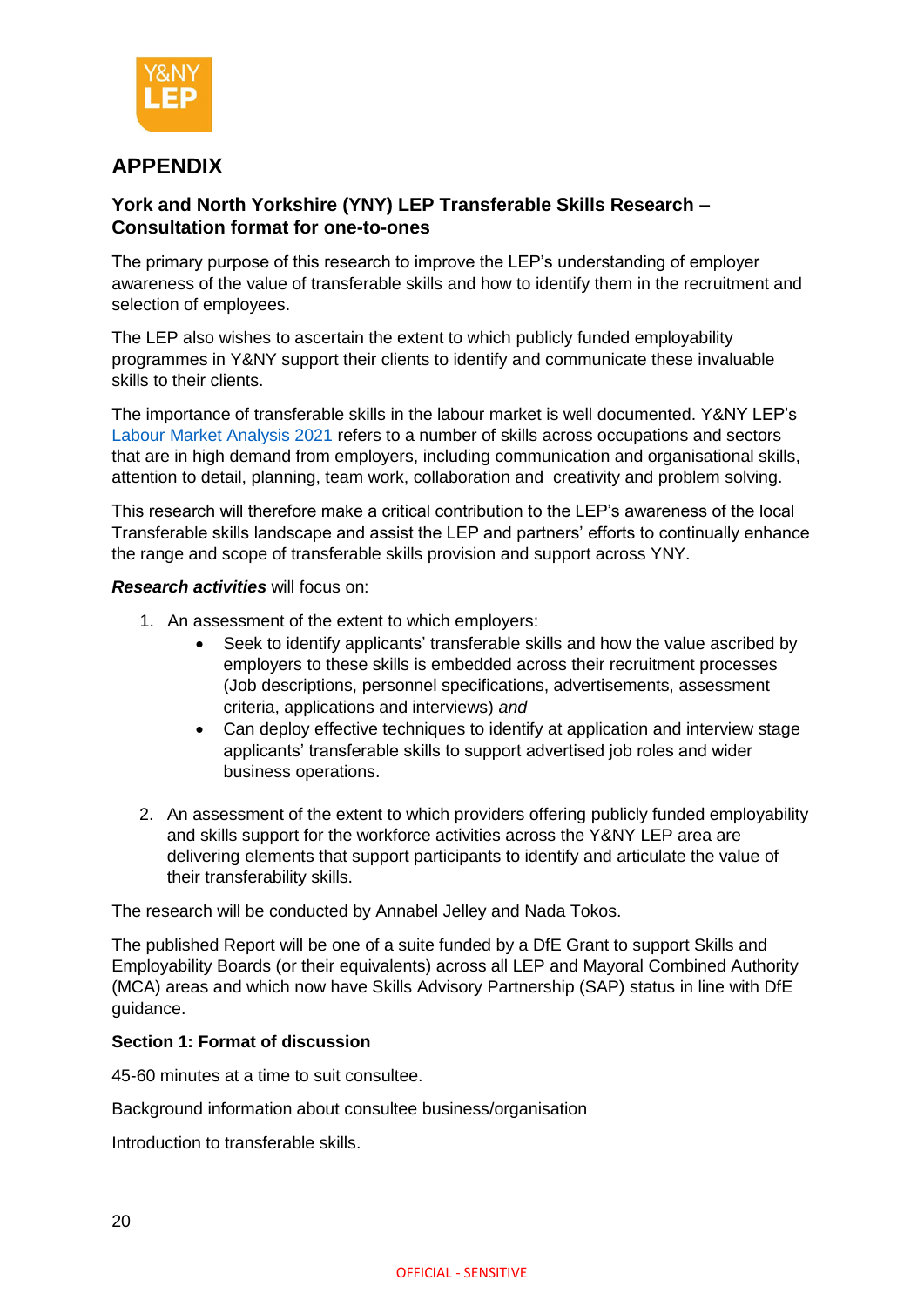

Questions based on understanding of transferable skills and those that are most relevant amongst Y&NY employers.

Aim is to get open and honest views about the local transferable skills landscape.

Emphasis on what transferable skills are valued and embedded in workforce planning, and how this is reflected within recruitment and skills provision.

## **Section 2a Organisational Information**

Type of provider:

Summary of provision aimed at raising employability skills:

Role of interviewee:

Overall organisational structure i.e. do you have a HR department/or lead for staff development?

#### **Section 2b Transferable Skills**

Exploration of awareness and understanding of transferable skills.

They are skills that apply to all professions, occupations and job roles, and are important to support career and job changes. Those involved in the skills and employability agenda cite between 5 and 7 types of transferable skills, but generally they can be defined as:

- Technical: including digital skills.
- Communications: Verbal, listening, writing and technological communications.
- Critical thinking: including analytical and problem-solving skills.
- Multi-tasking: including time-management, organisational skills and adaptability.
- Teamwork: including people skills and ability to work with diverse people to achieve goals and drive productivity.
- Creativity: this tends to result from a combination of all the other transferable skills, and includes ability to come up with new ideas, finding solutions, thinking outside of the box.
- Leadership: this tends to result from a combination of all the other transferable skills, but includes ability to lead, coach, motivate and encourage others; and getting the best out of them.
	- 1. Confirmation of overall focus /objectives of the project i.e. who is delivers to, what are the outputs/outcomes (getting people into jobs, moving people towards employment)
	- 2. To what extent are transferable skills featured in your programme?
	- 3. How do you identify transferable skills in potential candidates?
	- 4. How do you support participants on your programmes to identify transferable skills?